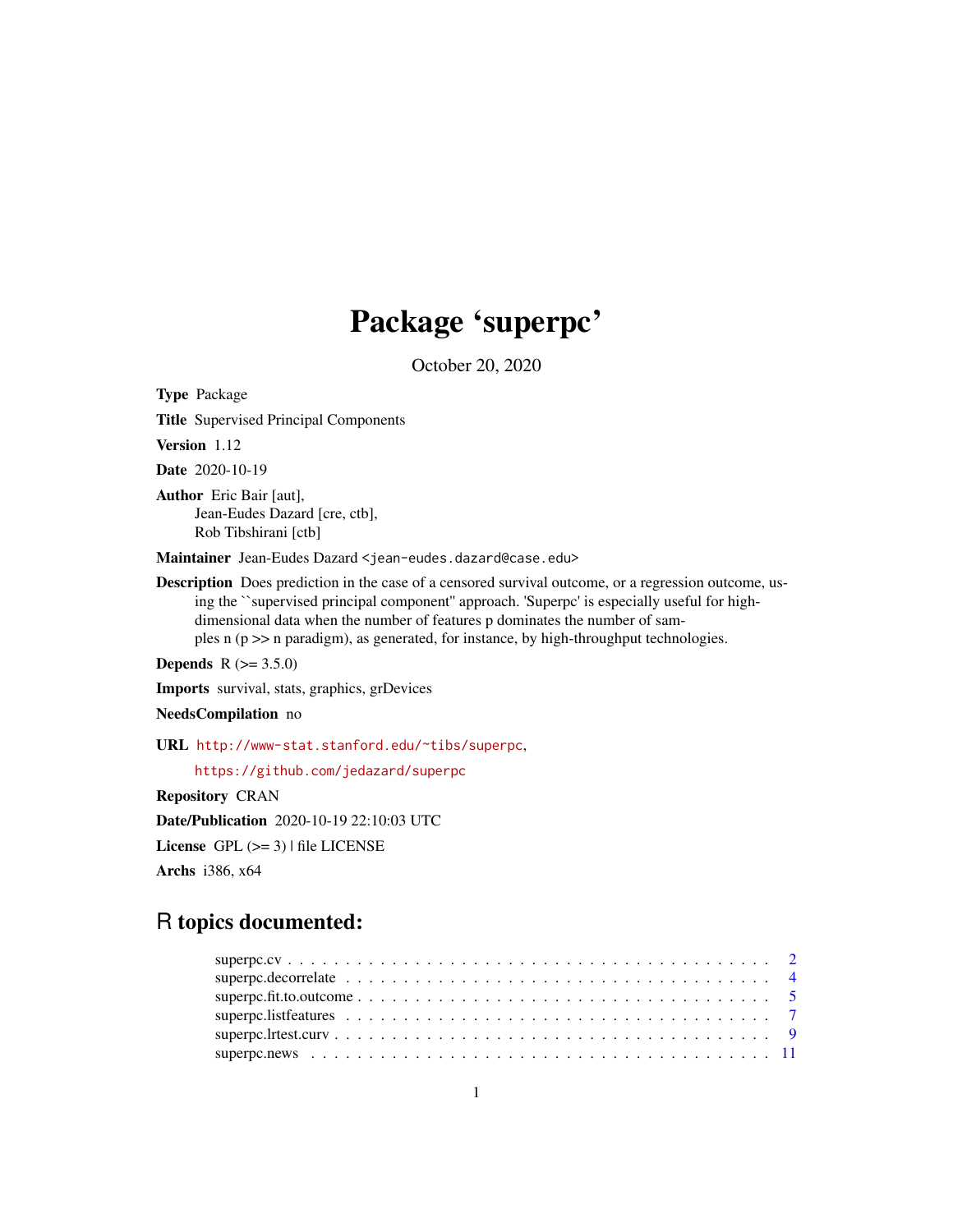# <span id="page-1-0"></span>2 superpc.cv

| Index |  |
|-------|--|
|       |  |
|       |  |
|       |  |
|       |  |
|       |  |
|       |  |
|       |  |
|       |  |
|       |  |

superpc.cv *Cross-validation for supervised principal components*

# Description

This function uses a form of cross-validation to estimate the optimal feature threshold in supervised principal components

#### Usage

```
superpc.cv(fit,
           data,
           n.threshold=20,
           n.fold=NULL,
           folds=NULL,
           n.components=3,
           min.features=5,
           max.features=nrow(data$x),
           compute.fullcv= TRUE,
           compute.preval=TRUE,
           xl.mode=c("regular","firsttime","onetime","lasttime"),
           xl.time=NULL,
           xl.prevfit=NULL)
```
# Arguments

| fit          | Object returned by superpc.train                                                                                      |
|--------------|-----------------------------------------------------------------------------------------------------------------------|
| data         | Data object of form described in superpc.train documentation                                                          |
| n.threshold  | Number of thresholds to consider. Default 20.                                                                         |
| n.fold       | Number of cross-validation folds. default is around 10 (program pick a conve-<br>nient value based on the sample size |
| folds        | List of indices of cross-validation folds (optional)                                                                  |
| n.components | Number of cross-validation components to use: 1,2 or 3.                                                               |
| min.features | Minimum number of features to include in determining range for threshold. De-<br>fault 5.                             |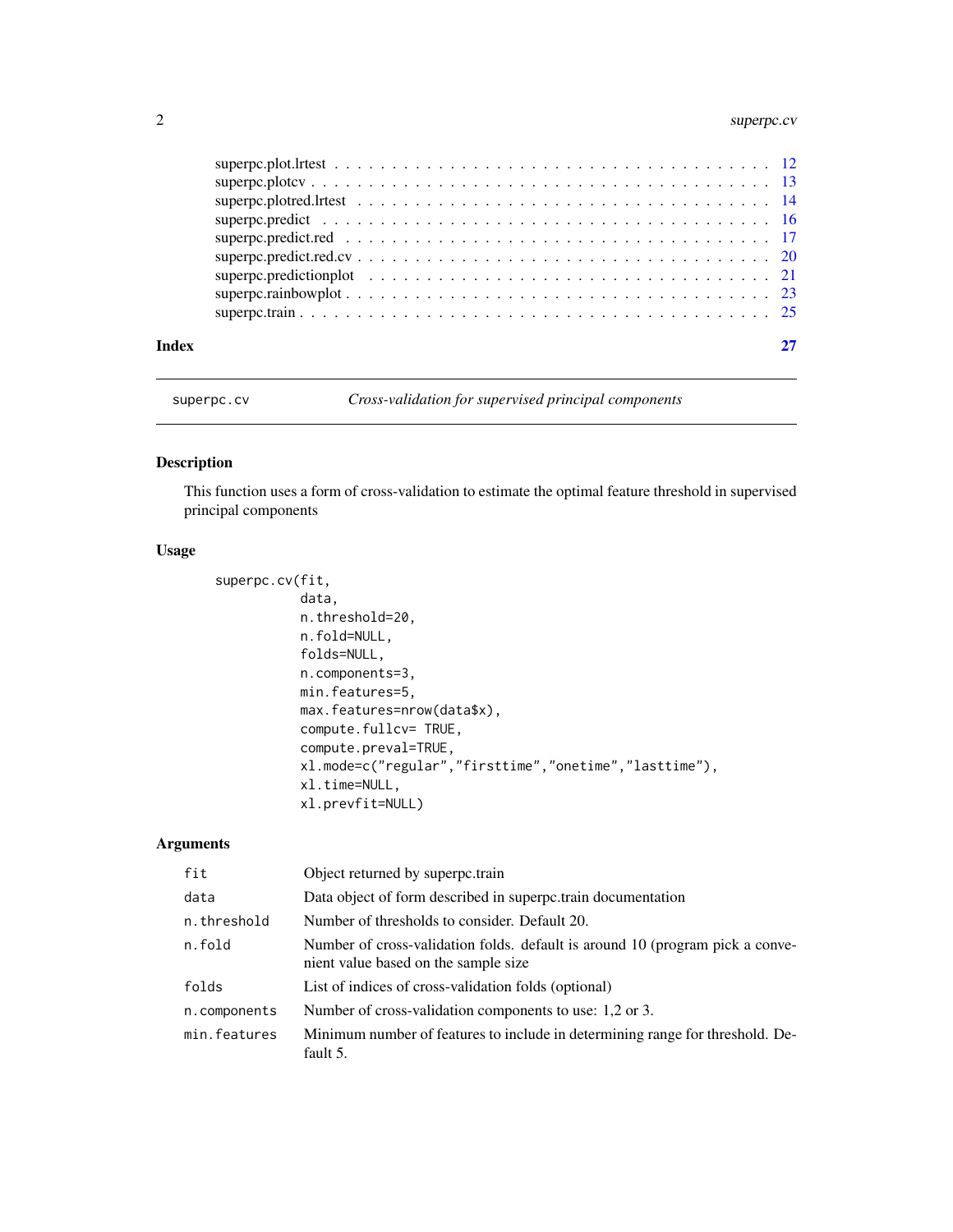# superpc.cv 3

| max.features | Maximum number of features to include in determining range for threshold.<br>Default is total number of features in the dataset |
|--------------|---------------------------------------------------------------------------------------------------------------------------------|
|              | compute fulley Should full cross-validation be done?                                                                            |
|              | compute preval Should full pre-validation be done?                                                                              |
| xl.mode      | Used by Excel interface only                                                                                                    |
| x1.time      | Used by Excel interface only                                                                                                    |
| xl.prevfit   | Used by Excel interface only                                                                                                    |

### Details

This function uses a form of cross-validation to estimate the optimal feature threshold in supervised principal components. To avoid prolems with fitting Cox models to samll validation datastes, it uses the "pre-validation" approach of Tibshirani and Efron (2002)

#### Value

| threshold           | Vector of thresholds considered                          |
|---------------------|----------------------------------------------------------|
| nonzero             | Number of features exceeding each value of the threshold |
| scor.preval         | Likelihood ratio scores from pre-validation              |
| scor                | <b>Full CV</b> scores                                    |
| folds               | Indices of CV folds used                                 |
| featurescores.folds |                                                          |
|                     | Feature scores for each fold                             |
| v.preval            | The pre-validated predictors                             |
| type                | problem type                                             |
| call                | calling sequence                                         |
|                     |                                                          |

# Author(s)

- "Eric Bair, Ph.D."
- "Jean-Eudes Dazard, Ph.D."
- "Rob Tibshirani, Ph.D."

Maintainer: "Jean-Eudes Dazard, Ph.D."

# References

- E. Bair and R. Tibshirani (2004). "*Semi-supervised methods to predict patient survival from gene expression data*." PLoS Biol, 2(4):e108.
- E. Bair, T. Hastie, D. Paul, and R. Tibshirani (2006). "*Prediction by supervised principal components*." J. Am. Stat. Assoc., 101(473):119-137.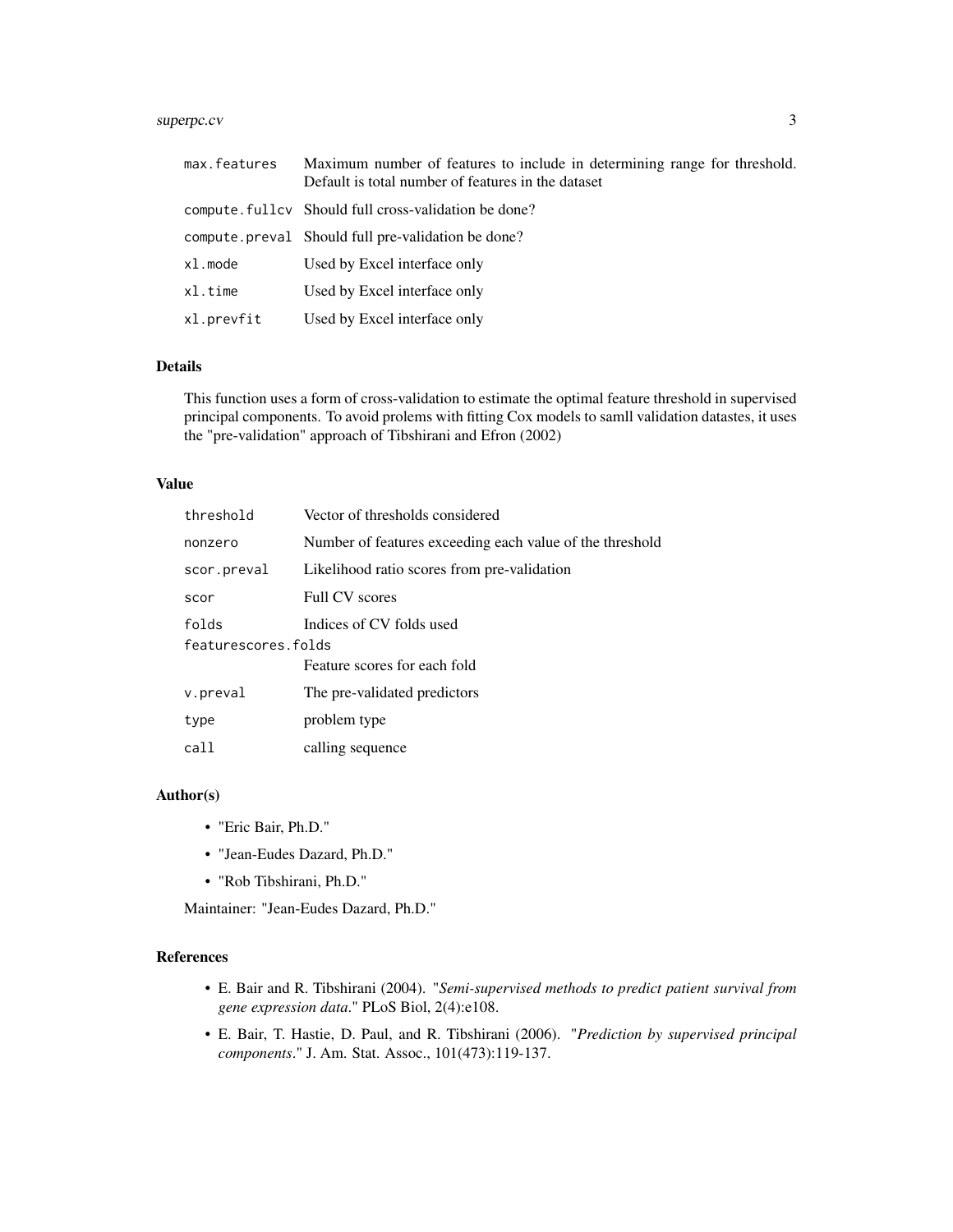#### Examples

```
## Not run:
set.seed(332)
#generate some data
x \leftarrow \text{matrix}(rnorm(50*30), ncol=30)y \le -10 + \text{svd}(x[1:50,])$v[,1] + .1*rnorm(30)
censoring.status <- sample(c(rep(1,20), rep(0,10)))
featurenames <- paste("feature", as.character(1:50), sep="")
data \leq list(x=x,
              y=y,
              censoring.status=censoring.status,
              featurenames=featurenames)
a <- superpc.train(data, type="survival")
aa <- superpc.cv(a, data)
## End(Not run)
```
superpc.decorrelate *Decorrelate features with respect to competing predictors*

# Description

Fits a linear model to the features as a function of some competing predictors. Replaces the features by the residual from this fit. These "decorrelated" features are then used in the superpc model building process, to explicitly look for predictors that are independent of the competing predictors. Useful for example, when the competing predictors are clinical predictors like stage, grade etc.

# Usage

```
superpc.decorrelate(x,
                    competing.predictors)
```
#### Arguments

|                      | matrix of features. Different features in different rows, one observation per col- |  |  |  |  |
|----------------------|------------------------------------------------------------------------------------|--|--|--|--|
|                      | umn                                                                                |  |  |  |  |
| competing.predictors |                                                                                    |  |  |  |  |
|                      |                                                                                    |  |  |  |  |

List of one or more competing predictors. Discrete predictors should be factors

#### Value

Returns lm (linear model) fit of rows of x on compeiting predictors.

<span id="page-3-0"></span>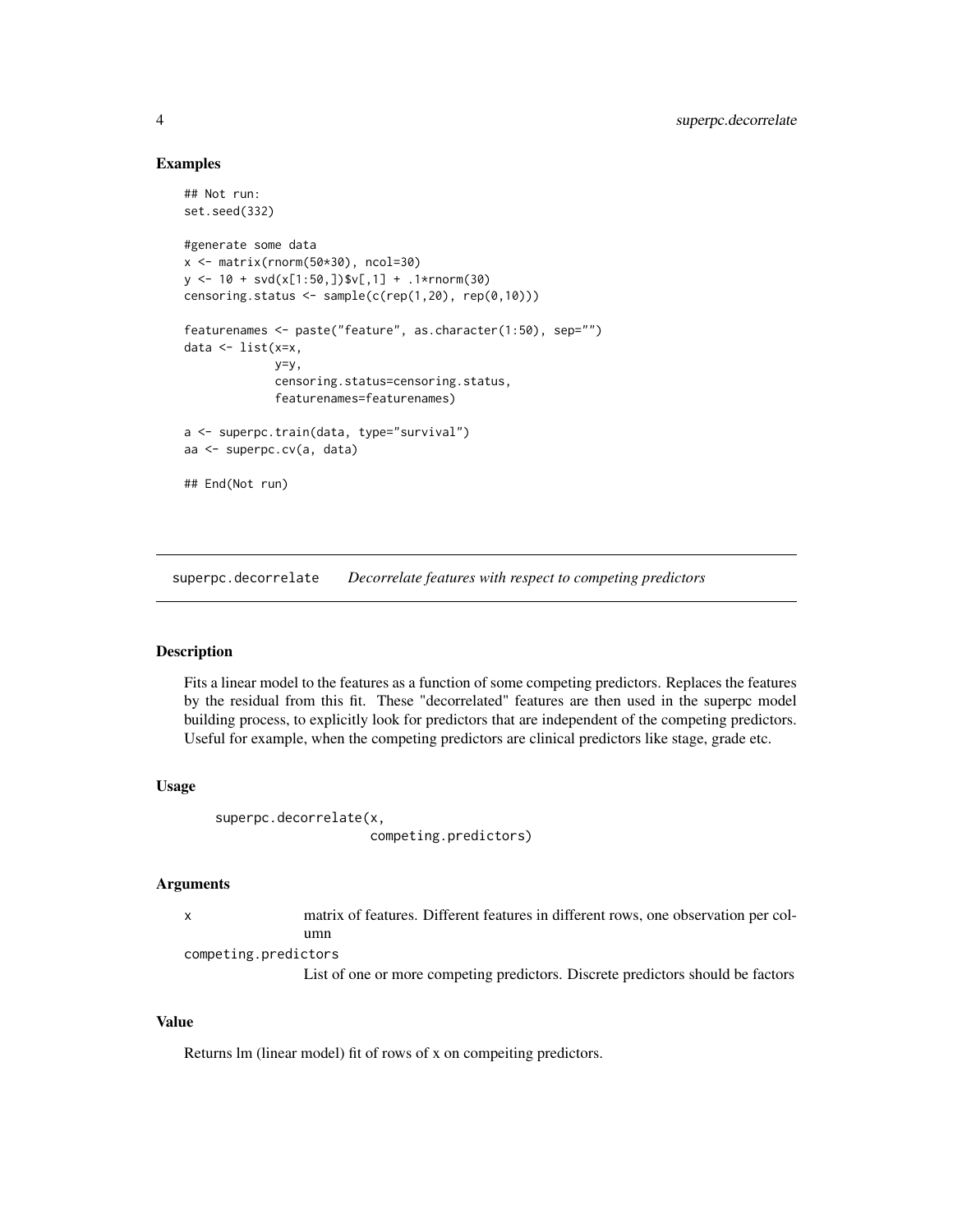#### <span id="page-4-0"></span>Author(s)

- "Eric Bair, Ph.D."
- "Jean-Eudes Dazard, Ph.D."
- "Rob Tibshirani, Ph.D."

Maintainer: "Jean-Eudes Dazard, Ph.D."

#### References

- E. Bair and R. Tibshirani (2004). "*Semi-supervised methods to predict patient survival from gene expression data*." PLoS Biol, 2(4):e108.
- E. Bair, T. Hastie, D. Paul, and R. Tibshirani (2006). "*Prediction by supervised principal components*." J. Am. Stat. Assoc., 101(473):119-137.

#### Examples

```
set.seed(332)
```

```
#generate some data
x <- matrix(rnorm(50*30), ncol=30)
y <- 10 + svd(x[1:50,])$v[,1] + .1*rnorm(30)
censoring.status <- sample(c(rep(1,20), rep(0,10)))
featurenames <- paste("feature", as.character(1:50), sep="")
competing.predictors <- list(pred1=rnorm(30),
                             pred2=as.factor(sample(c(1,2),
                                             replace=TRUE,
```

```
size=30)))
```

```
#decorrelate x. Remember to decorrelate test data in the same way, before making predictions.
foo <- superpc.decorrelate(x, competing.predictors)
xnew <- t(foo$res)
```

```
#now use xnew in superpc
data <- list(x=xnew,
             y=y,
             censoring.status=censoring.status,
             featurenames=featurenames)
a <- superpc.train(data, type="survival")
```

```
#etc.
```
superpc.fit.to.outcome

*Fit predictive model using outcome of supervised principal components*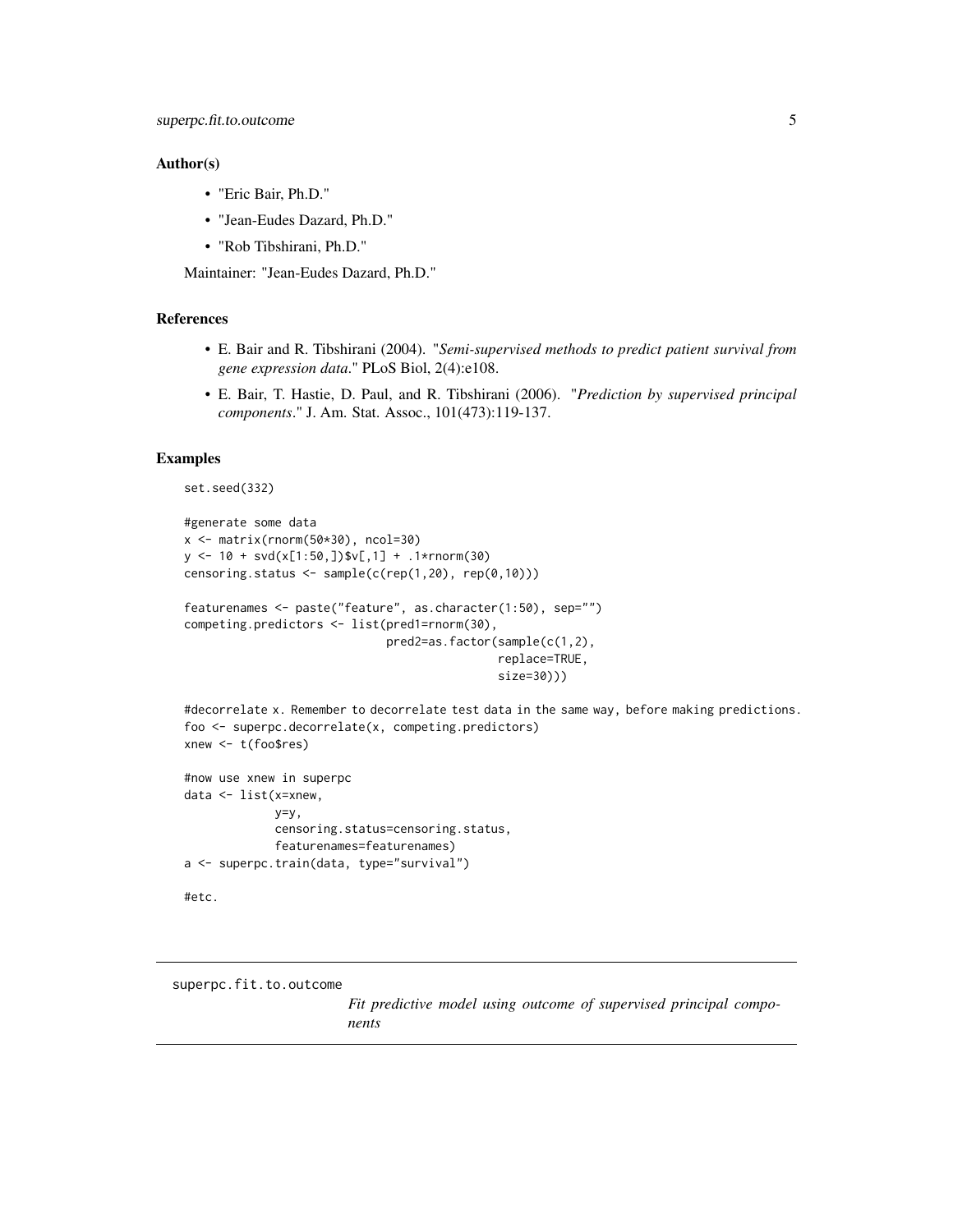# Description

Fit predictive model using outcome of supervised principal components, via either coxph (for surival data) or lm (for regression data)

# Usage

```
superpc.fit.to.outcome(fit,
                        data.test,
                        score,
                        competing.predictors=NULL,
                        print=TRUE,
                        iter.max=5)
```
# Arguments

| fit                  | Object returned by superpc.train.                                                                              |
|----------------------|----------------------------------------------------------------------------------------------------------------|
| data.test            | Data object for prediction. Same form as data object documented in superportrain.                              |
| score                | Supervised principal component score, from superpc.predict.                                                    |
| competing.predictors |                                                                                                                |
|                      | Optional - a list of competing predictors to be included in the model.                                         |
| print                | Should a summary of the fit be printed? Default TRUE.                                                          |
| iter.max             | Max number of iterations used in predictive model fit. Default 5. Currently only<br>relevant for Cox PH model. |

#### Value

Returns summary of coxph or lm fit.

# Author(s)

- "Eric Bair, Ph.D."
- "Jean-Eudes Dazard, Ph.D."
- "Rob Tibshirani, Ph.D."

Maintainer: "Jean-Eudes Dazard, Ph.D."

# References

- E. Bair and R. Tibshirani (2004). "*Semi-supervised methods to predict patient survival from gene expression data*." PLoS Biol, 2(4):e108.
- E. Bair, T. Hastie, D. Paul, and R. Tibshirani (2006). "*Prediction by supervised principal components*." J. Am. Stat. Assoc., 101(473):119-137.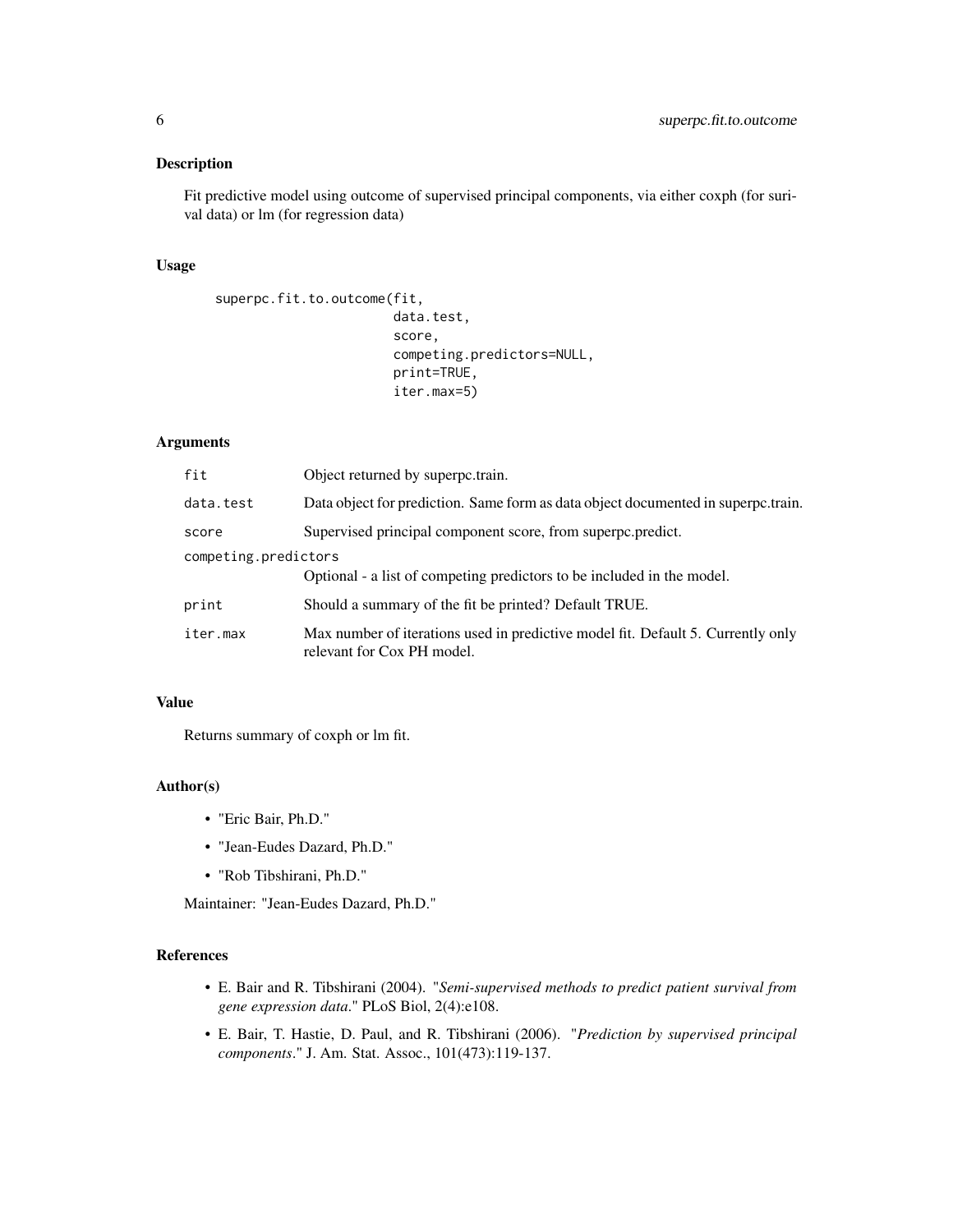# <span id="page-6-0"></span>superpc.listfeatures 7

set.seed(332)

# Examples

```
#generate some data
x <- matrix(rnorm(50*30), ncol=30)
y \le -10 + \text{svd}(x[1:50,])$v[,1] + .1*rnorm(30)
ytest <- 10 + svd(x[1:50,])$v[,1] + .1*rnorm(30)
censoring.status <- sample(c(rep(1,20), rep(0,10)))
censoring.status.test <- sample(c(rep(1,20), rep(0,10)))
featurenames <- paste("feature", as.character(1:50), sep="")
data <- list(x=x,
             y=y,
             censoring.status=censoring.status,
             featurenames=featurenames)
data.test <- list(x=x,
                  y=ytest,
                  censoring.status=censoring.status.test,
                  featurenames=featurenames)
a <- superpc.train(data, type="survival")
fit <- superpc.predict(a,
                       data,
                       data.test,
                       threshold=1.0,
                       n.components=1,
                       prediction.type="continuous")
superpc.fit.to.outcome(a,
                       data,
                       fit$v.pred)
```
superpc.listfeatures *Return a list of the important predictors*

# Description

Return a list of the important predictor

#### Usage

```
superpc.listfeatures(data,
                      train.obj,
                      fit.red,
                      fitred.cv=NULL,
                      num.features=NULL,
                      component.number=1)
```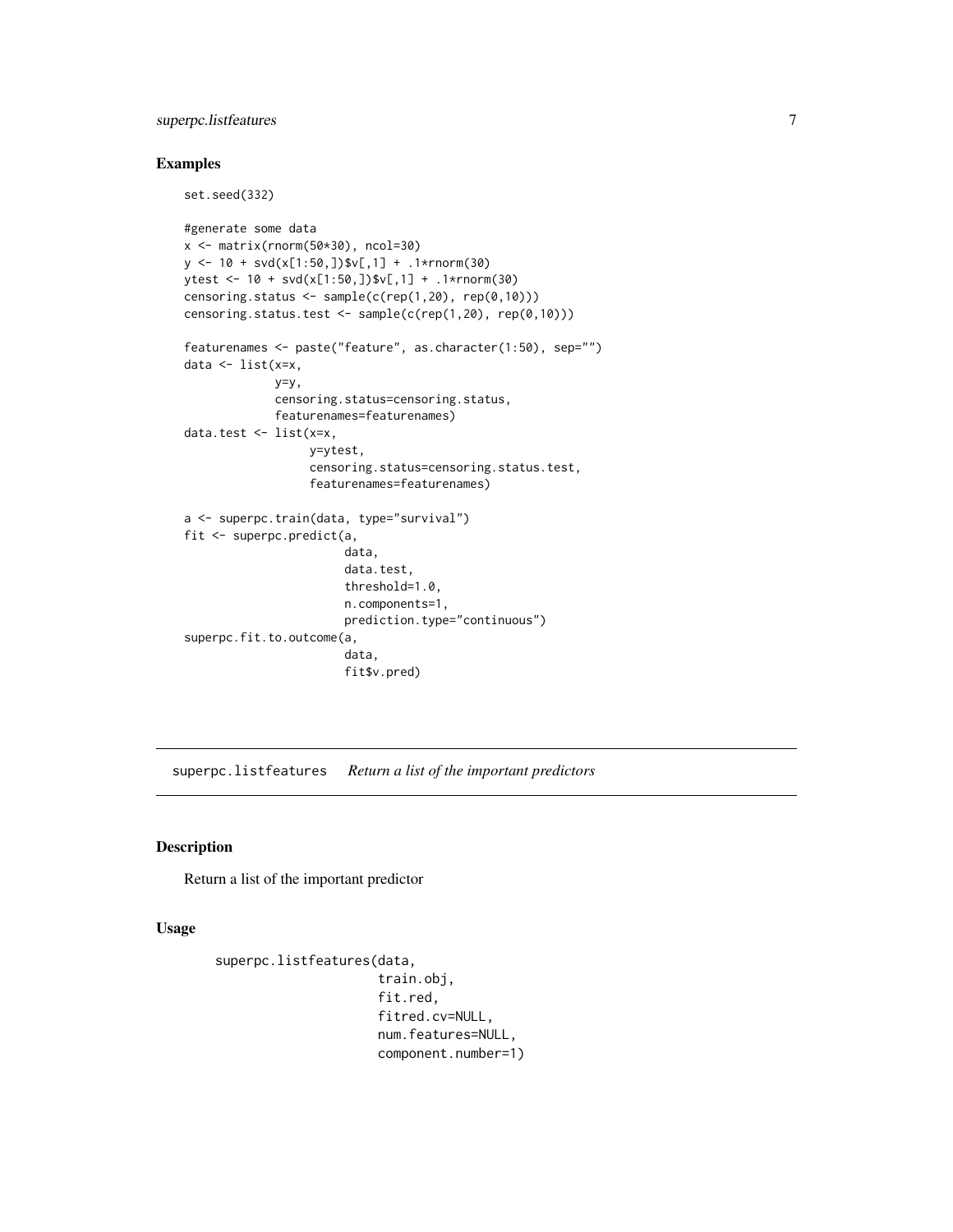#### Arguments

| data                             | Data object                                                                                |
|----------------------------------|--------------------------------------------------------------------------------------------|
| train.obj                        | Object returned by superpc.train                                                           |
| fit.red                          | Object returned by superpc.predict.red, applied to training set                            |
| fitred.cv                        | (Optional) object returned by superpc.predict.red.cv                                       |
| num.features<br>component.number | Number of features to list. Default is all features.                                       |
|                                  | Number of principal component $(1,2,$ or 3) used to determine feature importance<br>scores |

#### Value

Returns matrix of features and their importance scores, in order of decreasing absolute value of importance score. The importance score is the correlation of the reduced predictor and the full supervised PC predictor. It also lists the raw score- for survival data, this is the Cox score for that feature; for regression, it is the standardized regression coefficient. If fitred.cv is supplied, the function also reports the average rank of the gene in the cross-validation folds, and the proportion of times that the gene is chosen (at the given threshold) in the cross-validation folds.

#### Author(s)

- "Eric Bair, Ph.D."
- "Jean-Eudes Dazard, Ph.D."
- "Rob Tibshirani, Ph.D."

Maintainer: "Jean-Eudes Dazard, Ph.D."

# References

- E. Bair and R. Tibshirani (2004). "*Semi-supervised methods to predict patient survival from gene expression data*." PLoS Biol, 2(4):e108.
- E. Bair, T. Hastie, D. Paul, and R. Tibshirani (2006). "*Prediction by supervised principal components*." J. Am. Stat. Assoc., 101(473):119-137.

### Examples

set.seed(332)

```
#generate some data
x <- matrix(rnorm(50*30), ncol=30)
y \le -10 + \text{svd}(x[1:50,])$v[,1] + .1*rnorm(30)
ytest <- 10 + svd(x[1:50,])$v[,1] + .1*rnorm(30)
censoring.status <- sample(c(rep(1,20), rep(0,10)))
censoring.status.test <- sample(c(rep(1,20), rep(0,10)))
featurenames <- paste("feature", as.character(1:50), sep="")
data <- list(x=x,
             y=y,
```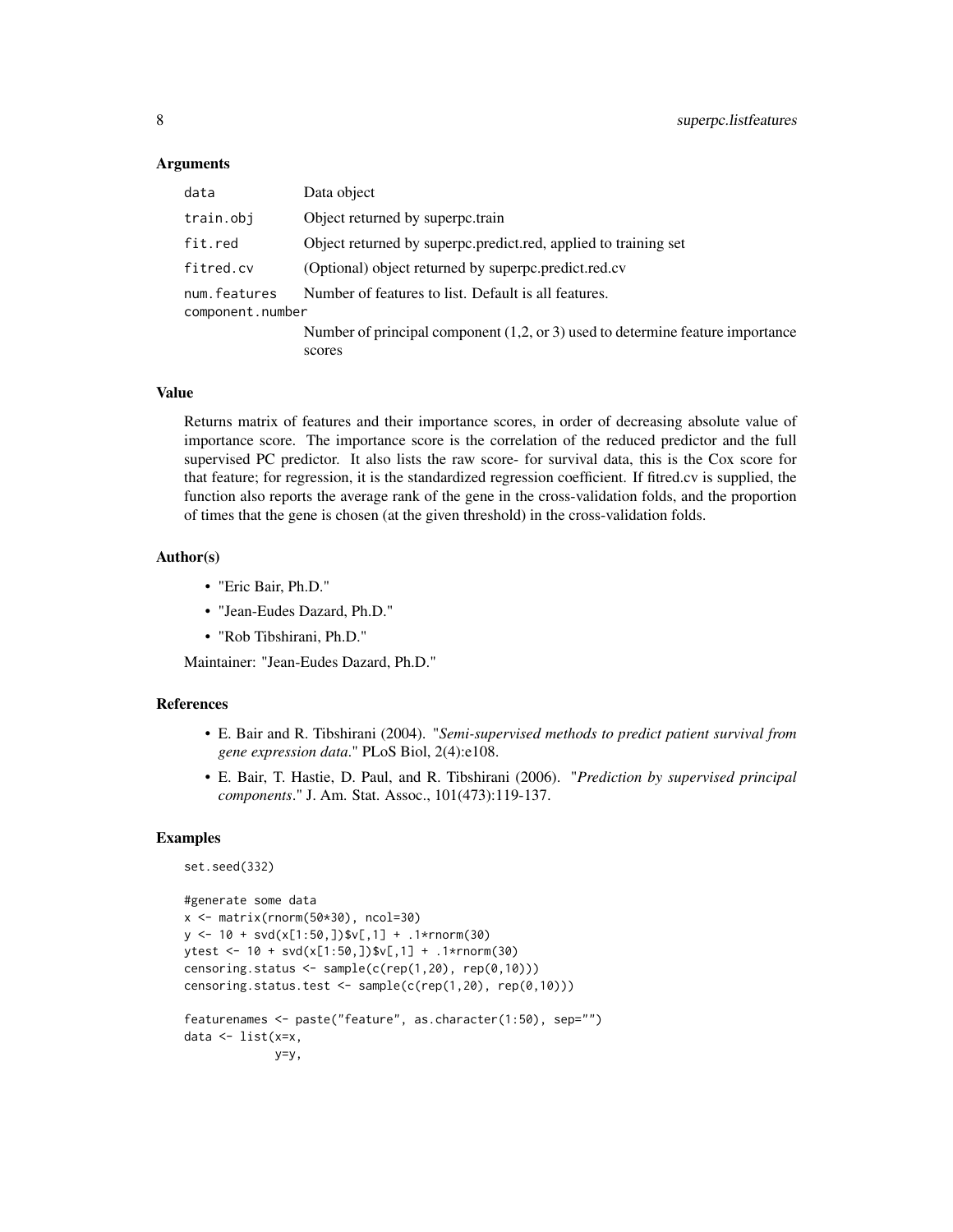```
censoring.status=censoring.status,
             featurenames=featurenames)
data.test <- list(x=x,
                  y=ytest,
                  censoring.status=censoring.status.test,
                  featurenames=featurenames)
a <- superpc.train(data, type="survival")
fit.red <- superpc.predict.red(a,
                               data,
                               data.test,
                               .6)
superpc.listfeatures(data,
                     a,
                     fit.red,
                     num.features=10)
```

| superpc.lrtest.curv | Compute values of likelihood ratio test from supervised principal com- |
|---------------------|------------------------------------------------------------------------|
|                     | <i>ponents fit</i>                                                     |

# Description

Compute values of likelihood ratio test from supervised principal components fit

# Usage

```
superpc.lrtest.curv(object,
                    data,
```

```
newdata,
n.components=1,
threshold=NULL,
n.threshold=20)
```
# Arguments

| object       | Object returned by superpc.train.                                                                                   |
|--------------|---------------------------------------------------------------------------------------------------------------------|
| data         | List of training data, of form described in superportrain documentation.                                            |
| newdata      | List of test data; same form as training data.                                                                      |
| n.components | Number of principal components to compute. Should be 1,2 or 3.                                                      |
| threshold    | Set of thresholds for scores; default is n.threshold values equally spaced over<br>the range of the feature scores. |
| n.threshold  | Number of thresholds to use; default 20. Should be 1,2 or 3.                                                        |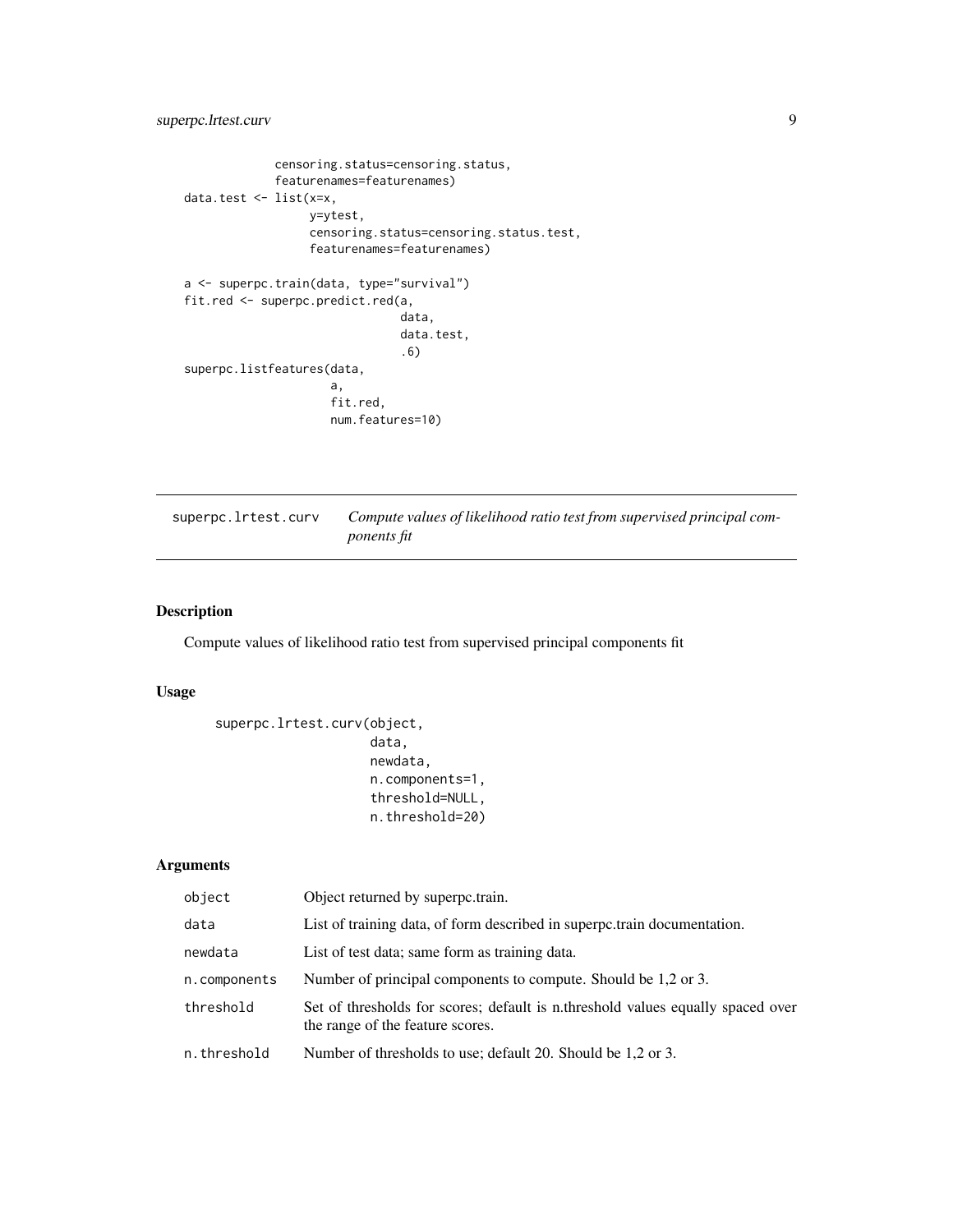#### Value

| lrtest       | Values of likelihood ratio test statistic |
|--------------|-------------------------------------------|
| comp2        | Description of 'comp2'                    |
| threshold    | Thresholds used                           |
| num.features | Number of features exceeding threshold    |
| type         | Type of outcome variable.                 |
| call         | calling sequence                          |

#### Author(s)

- "Eric Bair, Ph.D."
- "Jean-Eudes Dazard, Ph.D."
- "Rob Tibshirani, Ph.D."

Maintainer: "Jean-Eudes Dazard, Ph.D."

# References

- E. Bair and R. Tibshirani (2004). "*Semi-supervised methods to predict patient survival from gene expression data*." PLoS Biol, 2(4):e108.
- E. Bair, T. Hastie, D. Paul, and R. Tibshirani (2006). "*Prediction by supervised principal components*." J. Am. Stat. Assoc., 101(473):119-137.

# Examples

set.seed(332)

```
#generate some data
x <- matrix(rnorm(50*30), ncol=30)
y <- 10 + svd(x[1:50,])$v[,1] + .1*rnorm(30)
ytest <- 10 + svd(x[1:50,])$v[,1] + .1*rnorm(30)
censoring.status <- sample(c(rep(1,20), rep(0,10)))
censoring.status.test <- sample(c(rep(1,20), rep(0,10)))
featurenames <- paste("feature", as.character(1:50), sep="")
data \leq list(x=x,
             y=y,
             censoring.status=censoring.status,
             featurenames=featurenames)
data.test <- list(x=x,
                  y=ytest,
                  censoring.status=censoring.status.test,
                  featurenames=featurenames)
a <- superpc.train(data, type="survival")
aa <- superpc.lrtest.curv(a, data, data.test)
#superpc.plot.lrtest(aa)
```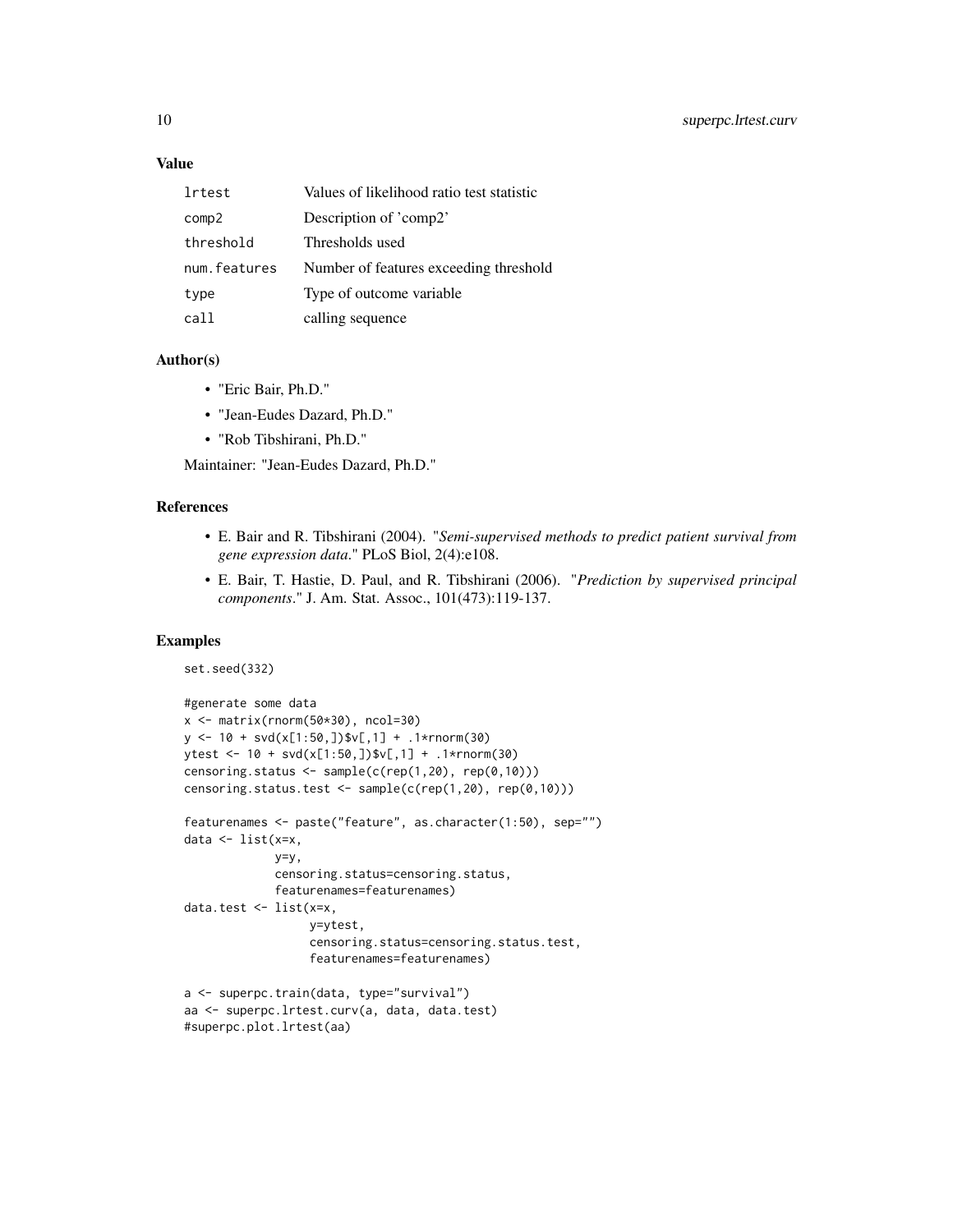<span id="page-10-0"></span>

#### Description

Function to display the log file NEWS of updates of the superpc package.

# Usage

superpc.news(...)

# Arguments

| Further arguments passed to or from other methods. |
|----------------------------------------------------|
|                                                    |

# Value

None.

# Note

End-user function.

#### Author(s)

- "Eric Bair, Ph.D."
- "Jean-Eudes Dazard, Ph.D."
- "Rob Tibshirani, Ph.D."

Maintainer: "Jean-Eudes Dazard, Ph.D."

# References

- E. Bair and R. Tibshirani (2004). "*Semi-supervised methods to predict patient survival from gene expression data*." PLoS Biol, 2(4):e108.
- E. Bair, T. Hastie, D. Paul, and R. Tibshirani (2006). "*Prediction by supervised principal components*." J. Am. Stat. Assoc., 101(473):119-137.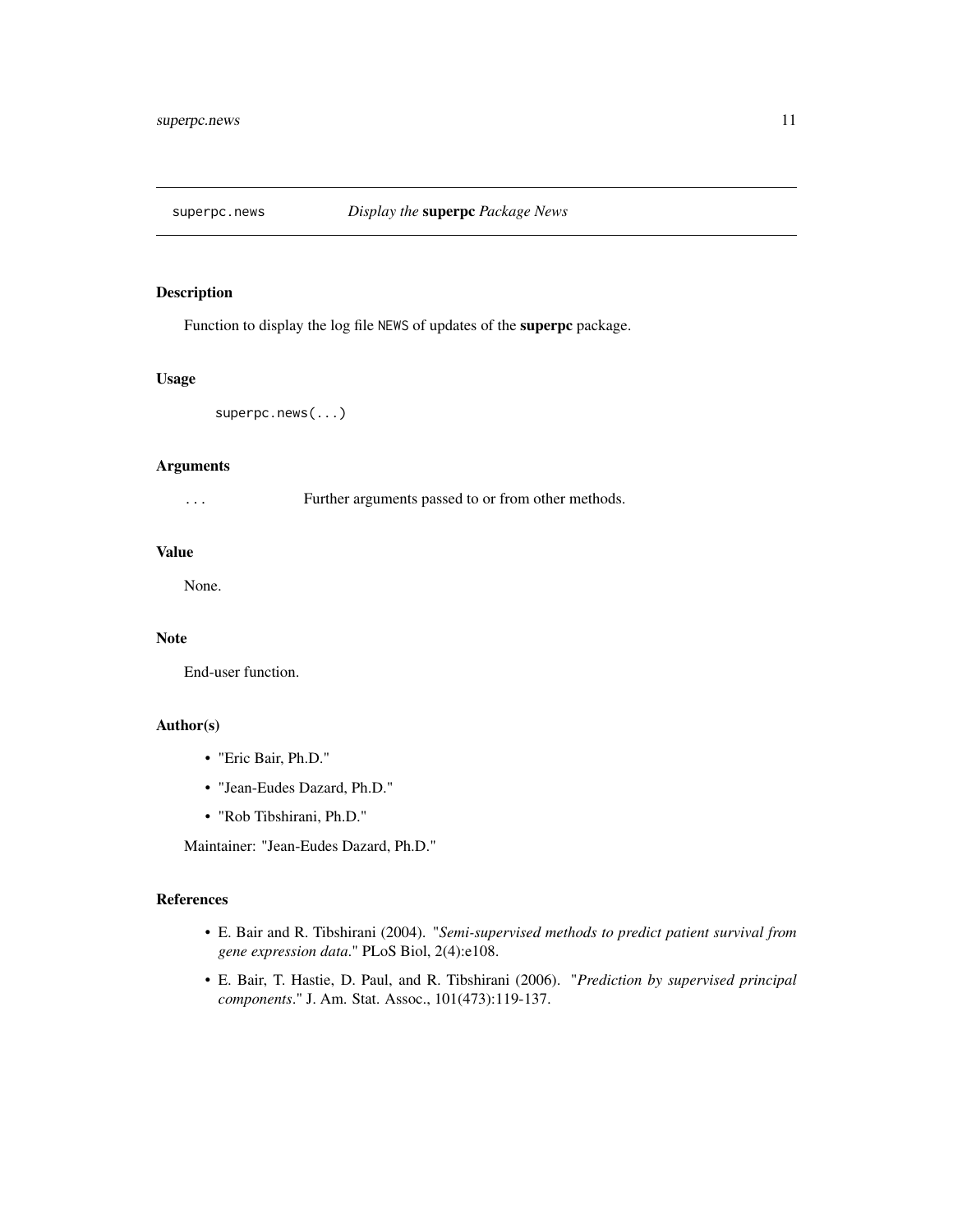<span id="page-11-0"></span>superpc.plot.lrtest *Plot likelhiood ratio test statistics*

## Description

Plot likelhiood ratio test statistics from output of superpc.predict

#### Usage

```
superpc.plot.lrtest(object.lrtestcurv,
                    call.win.metafile=FALSE)
```
#### Arguments

object.lrtestcurv

Output from superpc.lrtest.curv

call.win.metafile

For use by PAM Excel interface

#### Author(s)

- "Eric Bair, Ph.D."
- "Jean-Eudes Dazard, Ph.D."
- "Rob Tibshirani, Ph.D."

Maintainer: "Jean-Eudes Dazard, Ph.D."

### References

- E. Bair and R. Tibshirani (2004). "*Semi-supervised methods to predict patient survival from gene expression data*." PLoS Biol, 2(4):e108.
- E. Bair, T. Hastie, D. Paul, and R. Tibshirani (2006). "*Prediction by supervised principal components*." J. Am. Stat. Assoc., 101(473):119-137.

### Examples

set.seed(332)

```
#generate some data
x <- matrix(rnorm(50*30), ncol=30)
y <- 10 + svd(x[1:50,])$v[,1] + .1*rnorm(30)
ytest <- 10 + svd(x[1:50,])$v[,1] + .1*rnorm(30)
censoring.status <- sample(c(rep(1,20), rep(0,10)))
censoring.status.test <- sample(c(rep(1,20), rep(0,10)))
featurenames <- paste("feature", as.character(1:50), sep="")
data <- list(x=x,
             y=y,
```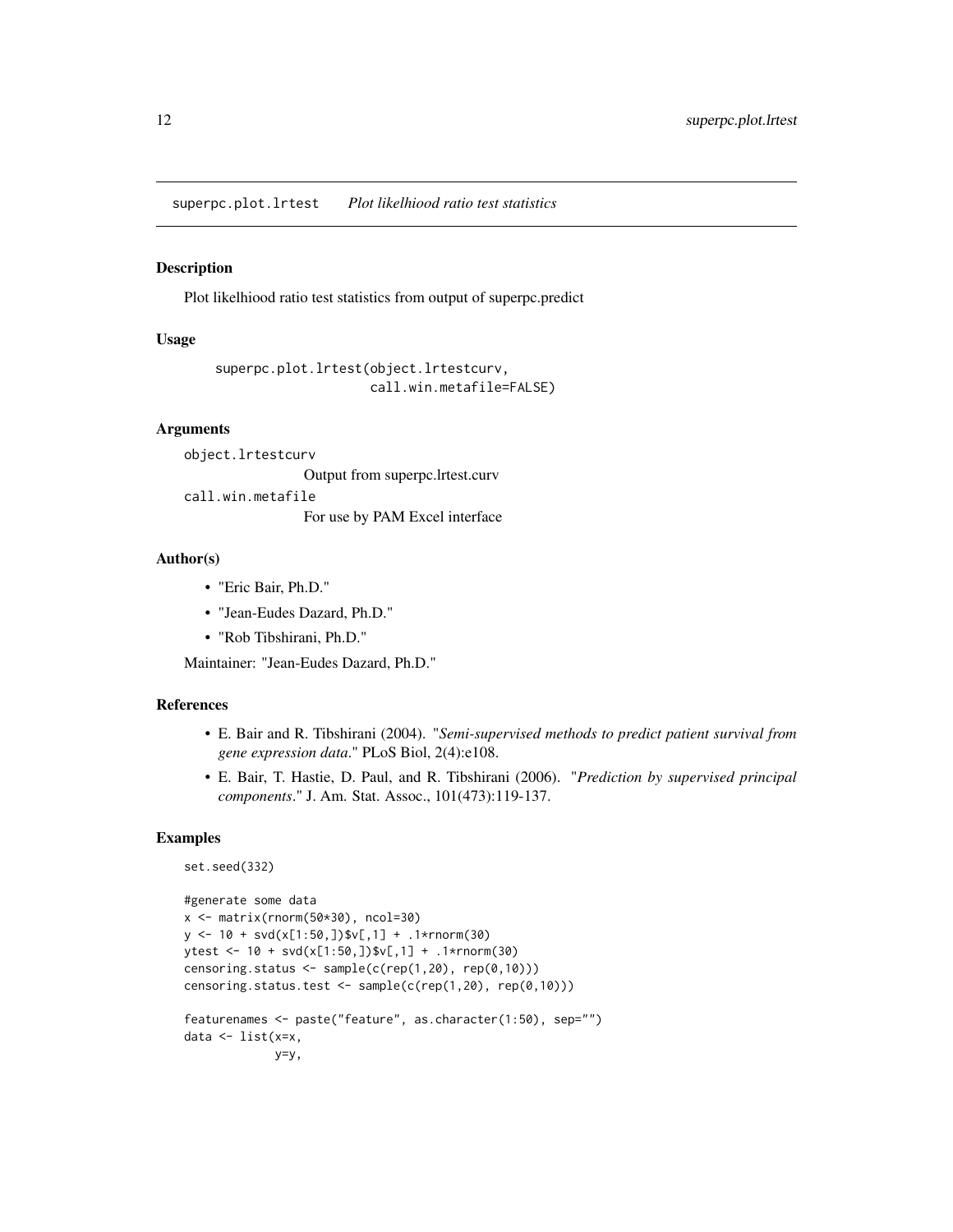# <span id="page-12-0"></span>superpc.plotcv 13

```
censoring.status=censoring.status,
             featurenames=featurenames)
data.test <- list(x=x,
                  y=ytest,
                  censoring.status=censoring.status.test,
                  featurenames=featurenames)
a <- superpc.train(data, type="survival")
bb <- superpc.lrtest.curv(a,
                          data,
                          data.test)
superpc.plot.lrtest(bb)
```
superpc.plotcv *Plot output from superpc.cv*

# Description

Plots pre-validation results from plotcv, to aid in choosing best threshold

# Usage

```
superpc.plotcv(object,
               cv.type=c("full","preval"),
               smooth=TRUE,
               smooth.df=10,
               call.win.metafile=FALSE, ...)
```
# Arguments

| object            | Object returned by superpc.cv.                                                                                                      |
|-------------------|-------------------------------------------------------------------------------------------------------------------------------------|
| cv.type           | Type of cross-validation used - "full" (Default; this is "standard" cross-validation;<br>recommended) and "preval"- pre-validation. |
| smooth            | Should plot be smoothed? Only relevant to "preval". Default FALSE.                                                                  |
| smooth.df         | Degrees of freedom for smooth.spline, default 10. If NULL, then degrees of<br>freedom is estimated by cross-validation.             |
| call.win.metafile |                                                                                                                                     |
|                   | Ignore: for use by PAM Excel program.                                                                                               |
| $\cdots$          | Additional plotting args to be passed to matplot.                                                                                   |

# Author(s)

- "Eric Bair, Ph.D."
- "Jean-Eudes Dazard, Ph.D."
- "Rob Tibshirani, Ph.D."

Maintainer: "Jean-Eudes Dazard, Ph.D."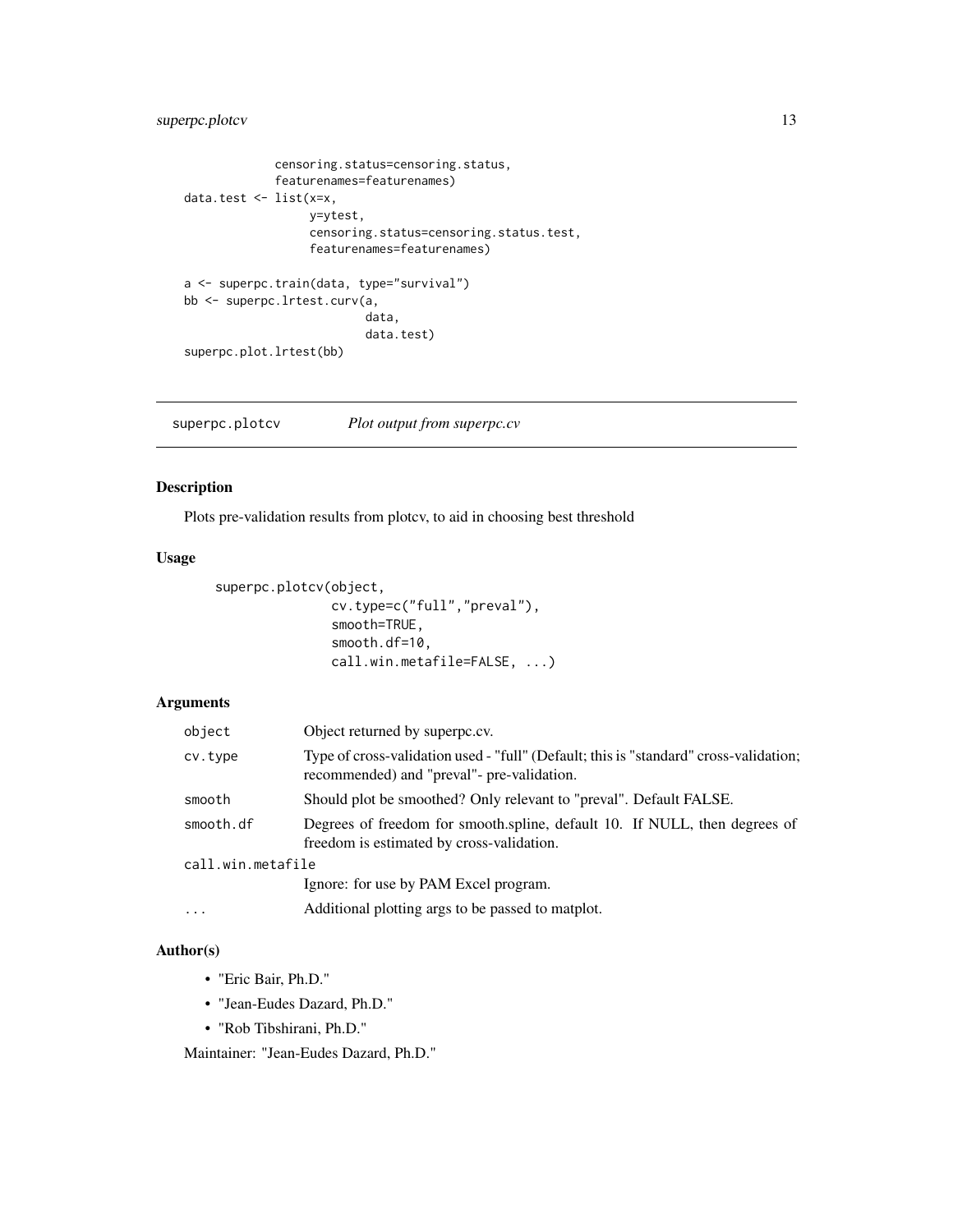# <span id="page-13-0"></span>References

- E. Bair and R. Tibshirani (2004). "*Semi-supervised methods to predict patient survival from gene expression data*." PLoS Biol, 2(4):e108.
- E. Bair, T. Hastie, D. Paul, and R. Tibshirani (2006). "*Prediction by supervised principal components*." J. Am. Stat. Assoc., 101(473):119-137.

#### Examples

```
## Not run:
set.seed(332)
#generate some data
x <- matrix(rnorm(50*30), ncol=30)
y <- 10 + svd(x[1:50,])$v[,1] + .1*rnorm(30)
censoring.status <- sample(c(rep(1,20), rep(0,10)))featurenames <- paste("feature", as.character(1:50), sep="")
data <- list(x=x,
             y=y,
             censoring.status=censoring.status,
             featurenames=featurenames)
a <- superpc.train(data, type="survival")
aa <- superpc.cv(a,data)
superpc.plotcv(aa)
## End(Not run)
```

```
superpc.plotred.lrtest
```
*Plot likelihood ratio test statistics from supervised principal components predictor*

#### Description

Plot likelihood ratio test statistics from supervised principal components predictor

#### Usage

```
superpc.plotred.lrtest(object.lrtestred,
                       call.win.metafile=FALSE)
```
# Arguments

object.lrtestred

Output from either superpc.predict.red or superpc.predict.redcv

call.win.metafile

Used only by PAM Excel interface call to function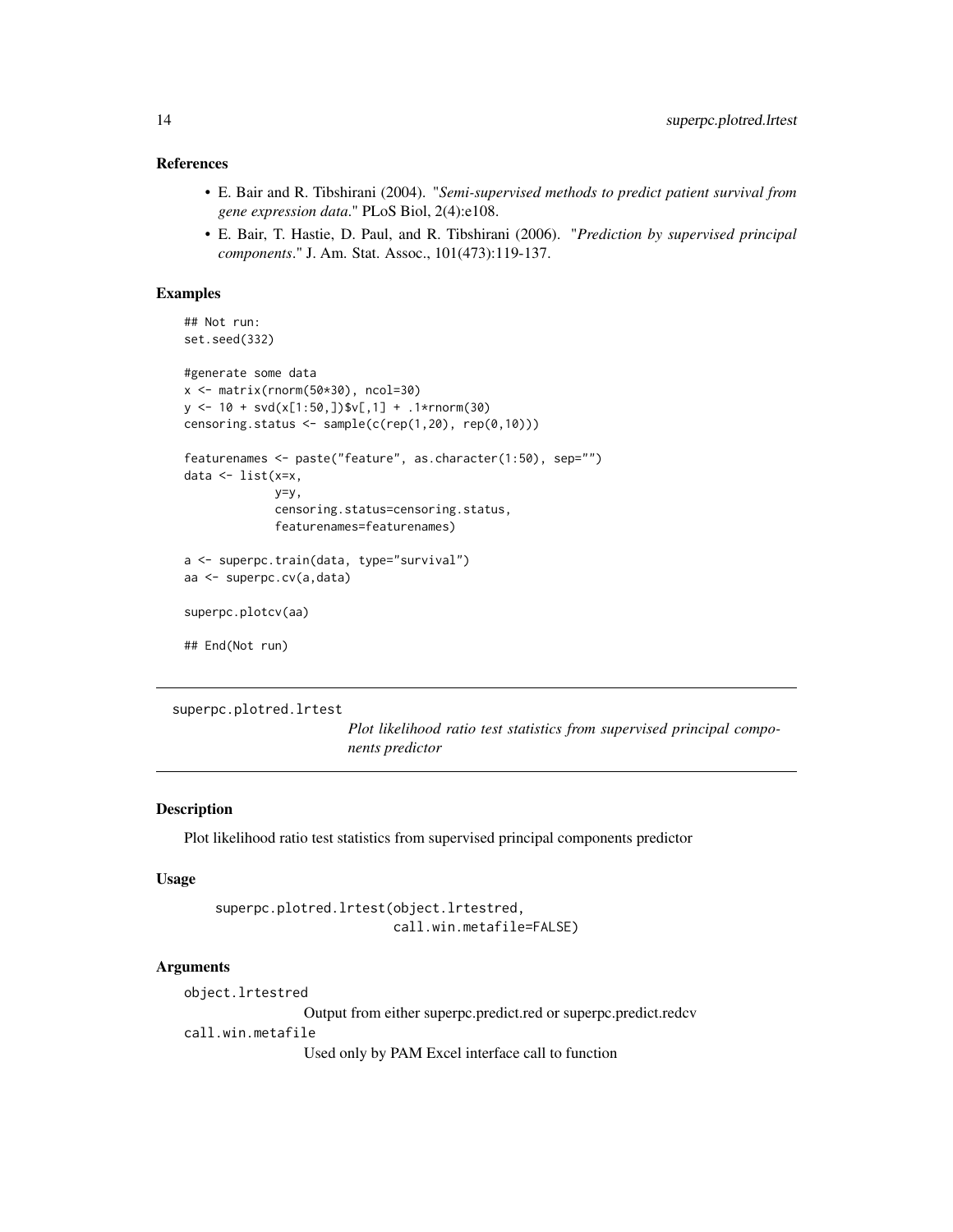#### Author(s)

- "Eric Bair, Ph.D."
- "Jean-Eudes Dazard, Ph.D."
- "Rob Tibshirani, Ph.D."

Maintainer: "Jean-Eudes Dazard, Ph.D."

# References

- E. Bair and R. Tibshirani (2004). "*Semi-supervised methods to predict patient survival from gene expression data*." PLoS Biol, 2(4):e108.
- E. Bair, T. Hastie, D. Paul, and R. Tibshirani (2006). "*Prediction by supervised principal components*." J. Am. Stat. Assoc., 101(473):119-137.

#### Examples

```
## Not run:
set.seed(332)
#generate some data
x <- matrix(rnorm(50*30), ncol=30)
y \le -10 + \text{svd}(x[1:50,])$v[,1] + .1*rnorm(30)
ytest <- 10 + svd(x[1:50,])$v[,1] + .1*rnorm(30)
censoring.status <- sample(c(rep(1,20), rep(0,10)))
censoring.status.test <- sample(c(rep(1,20), rep(0,10)))
featurenames <- paste("feature", as.character(1:50), sep="")
data <- list(x=x,
             y=y,
             censoring.status=censoring.status,
             featurenames=featurenames)
data.test <- list(x=x,
                  y=ytest,
                  censoring.status=censoring.status.test,
                  featurenames=featurenames)
a <- superpc.train(data, type="survival")
aa <- superpc.cv(a, data)
fit.red <- superpc.predict.red(a,
                                data,
                                data.test,
                                .6)
fit.redcv <- superpc.predict.red.cv(fit.red,
                                     aa,
                                     data,
                                     .6)
superpc.plotred.lrtest(fit.redcv)
## End(Not run)
```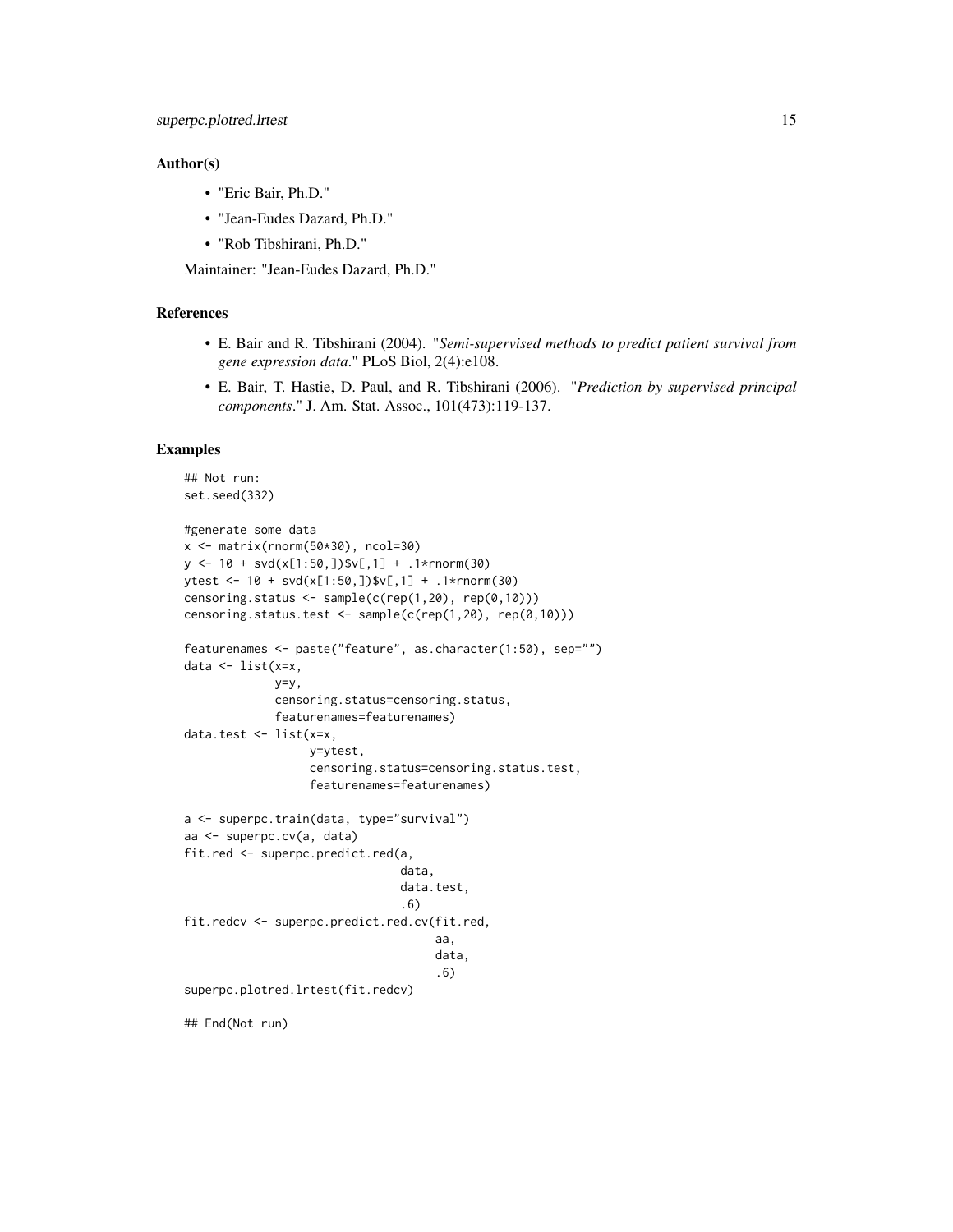<span id="page-15-0"></span>

# Description

Computes supervised principal components, using scores from "object"

# Usage

```
superpc.predict(object,
                data,
                newdata,
                threshold,
                n.components=3,
                prediction.type=c("continuous","discrete","nonzero"),
                n.class=2)
```
# Arguments

| object          | Obect returned by superpc.train                                                                                                                                              |
|-----------------|------------------------------------------------------------------------------------------------------------------------------------------------------------------------------|
| data            | List of training data, of form described in superpc.train documentation,                                                                                                     |
| newdata         | List of test data; same form as training data                                                                                                                                |
| threshold       | Threshold for scores: features with abs(score) > threshold are retained.                                                                                                     |
| n.components    | Number of principal components to compute. Should be 1.2 or 3.                                                                                                               |
| prediction.type |                                                                                                                                                                              |
|                 | "continuous" for raw principal component(s); "discrete" for principal compo-<br>nent categorized in equal bins; "nonzero" for indices of features that pass the<br>threshold |
| n.class         | Number of classes into which predictor is binned (for prediction.type="discrete"                                                                                             |

# Value

| v.pred       | Supervised principal componients predictor              |
|--------------|---------------------------------------------------------|
| -u           | U matrix from svd of feature matrix x                   |
| d            | singual values from svd of feature matrix x             |
|              | which. features Indices of features exceeding threshold |
| n.components | Number of supervised principal components requested     |
| call         | calling sequence                                        |

# Author(s)

- "Eric Bair, Ph.D."
- "Jean-Eudes Dazard, Ph.D."
- "Rob Tibshirani, Ph.D."

Maintainer: "Jean-Eudes Dazard, Ph.D."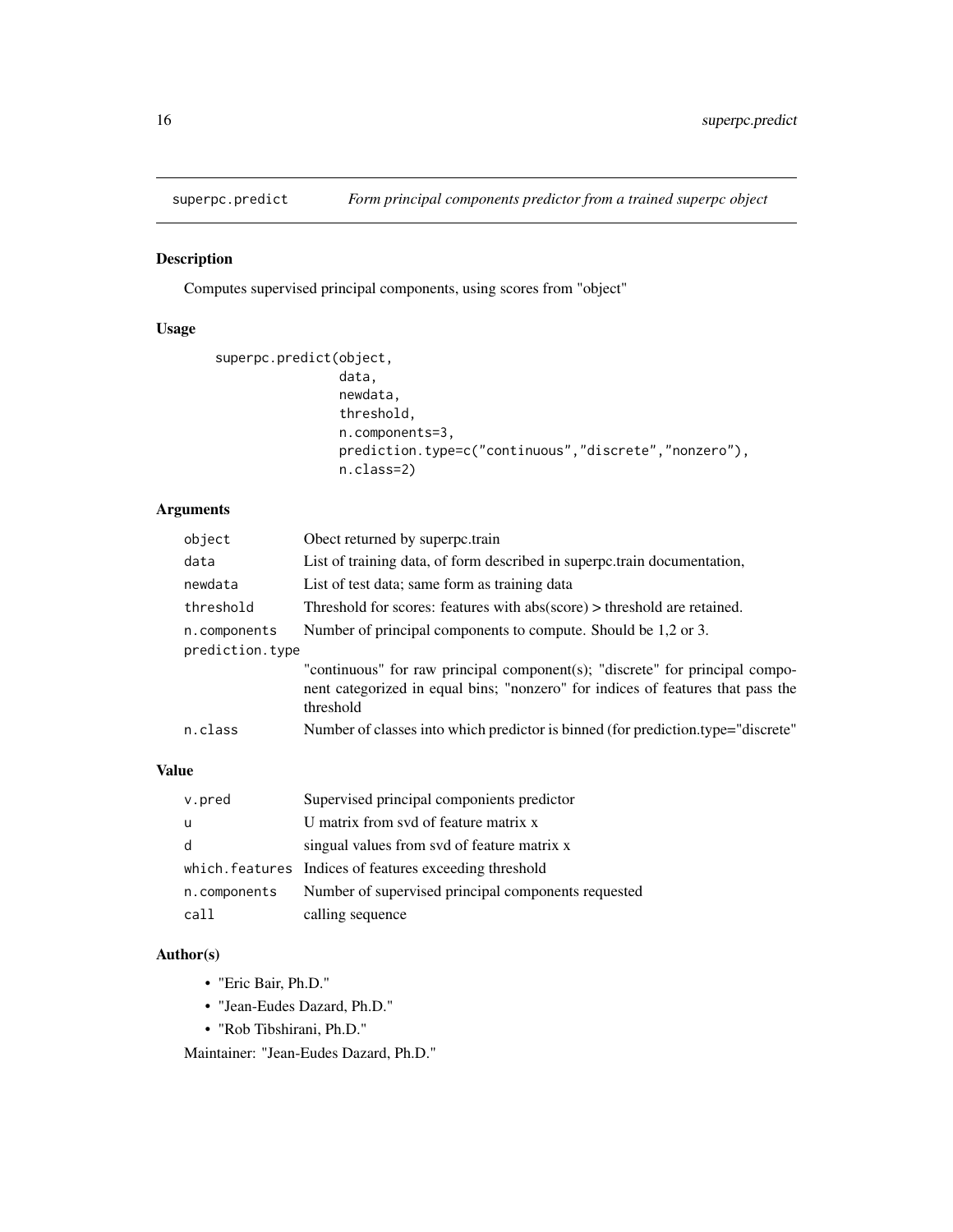# <span id="page-16-0"></span>References

- E. Bair and R. Tibshirani (2004). "*Semi-supervised methods to predict patient survival from gene expression data*." PLoS Biol, 2(4):e108.
- E. Bair, T. Hastie, D. Paul, and R. Tibshirani (2006). "*Prediction by supervised principal components*." J. Am. Stat. Assoc., 101(473):119-137.

#### Examples

set.seed(332)

```
#generate some data
x <- matrix(rnorm(50*30), ncol=30)
y <- 10 + svd(x[1:50,])$v[,1] + .1*rnorm(30)
ytest <- 10 + svd(x[1:50,])$v[,1] + .1*rnorm(30)
censoring.status <- sample(c(rep(1,20), rep(0,10)))
censoring.status.test <- sample(c(rep(1,20), rep(0,10)))
featurenames <- paste("feature", as.character(1:50), sep="")
data <- list(x=x,
             y=y,
             censoring.status=censoring.status,
             featurenames=featurenames)
data.test <- list(x=x,
                  y=ytest,
                  censoring.status=censoring.status.test,
                  featurenames=featurenames)
a <- superpc.train(data, type="survival")
fit <- superpc.predict(a,
                       data,
                       data.test,
                       threshold=1.0,
                       n.components=1)
plot(fit$v.pred, ytest)
```
superpc.predict.red *Feature selection for supervised principal components*

#### Description

Forms reduced models to approximate the supervised principal component predictor.

#### Usage

```
superpc.predict.red(fit,
                    data,
                    data.test,
                    threshold,
```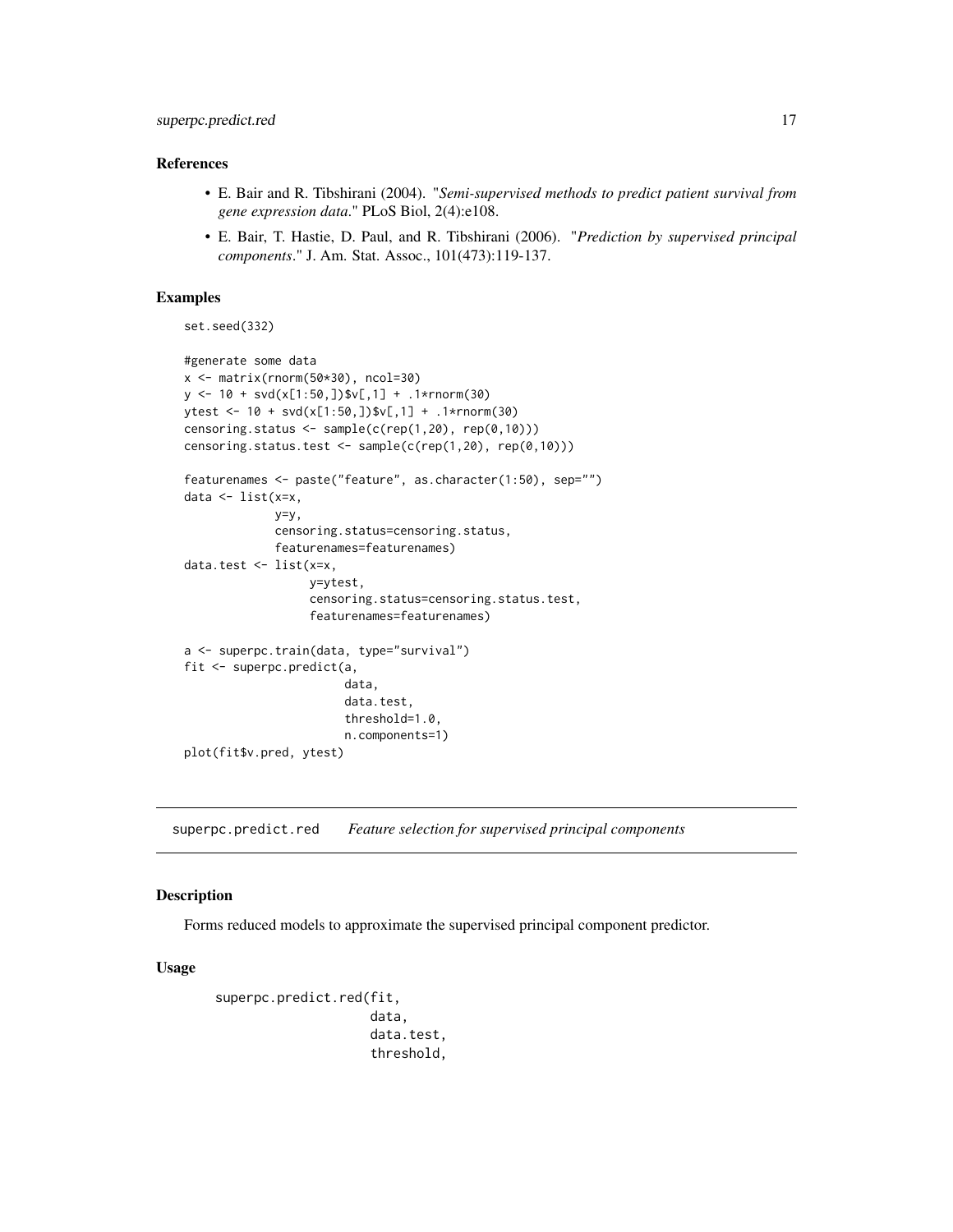```
n.components=3,
n.shrinkage=20,
shrinkages=NULL,
compute.lrtest=TRUE,
sign.wt="both",
prediction.type=c("continuous", "discrete"),
n.class=2)
```
# Arguments

| fit             | Object returned by superpc.train                                                                                          |
|-----------------|---------------------------------------------------------------------------------------------------------------------------|
| data            | Training data object, of form described in superportrain documentation                                                    |
| data.test       | Test data object; same form as train                                                                                      |
| threshold       | Feature score threshold; usually estimated from superpc.cv                                                                |
| n.components    | Number of principal components to examine; should equal 1,2, etc up to the<br>number of components used in training       |
| n.shrinkage     | Number of shrinkage values to consider. Default 20.                                                                       |
| shrinkages      | Shrinkage values to consider. Default NULL.                                                                               |
|                 | compute. 1 rtest Should the likelihood ratio test be computed? Default TRUE                                               |
| sign.wt         | Signs of feature weights allowed: "both", "pos", or "neg"                                                                 |
| prediction.type |                                                                                                                           |
|                 | Type of prediction: "continuous" (Default) or "discrete". In the latter, superpre<br>score is divided into n.class groups |
| n.class         | Number of groups for discrete predictor. Default 2.                                                                       |

# Details

Soft-thresholding by each of the "shrinkages" values is applied to the PC loadings. This reduce the number of features used in the model. The reduced predictor is then used in place of the supervised PC predictor.

# Value

| shrinkages   | Shrinkage values used                                                                           |
|--------------|-------------------------------------------------------------------------------------------------|
|              | <b>Intest.</b> reduced Likelihood ratio tests for reduced models                                |
| num.features | Number of features used in each reduced model                                                   |
| feature.list | List of features used in each reduced model                                                     |
| coef         | Least squares coefficients for each reduced model                                               |
| import       | Importance scores for features                                                                  |
| wt           | Weight for each feature, in constructing the reduced predictor                                  |
| v.test       | Outcome predictor from reduced models. Array of n.shrinkage by (number of<br>test observations) |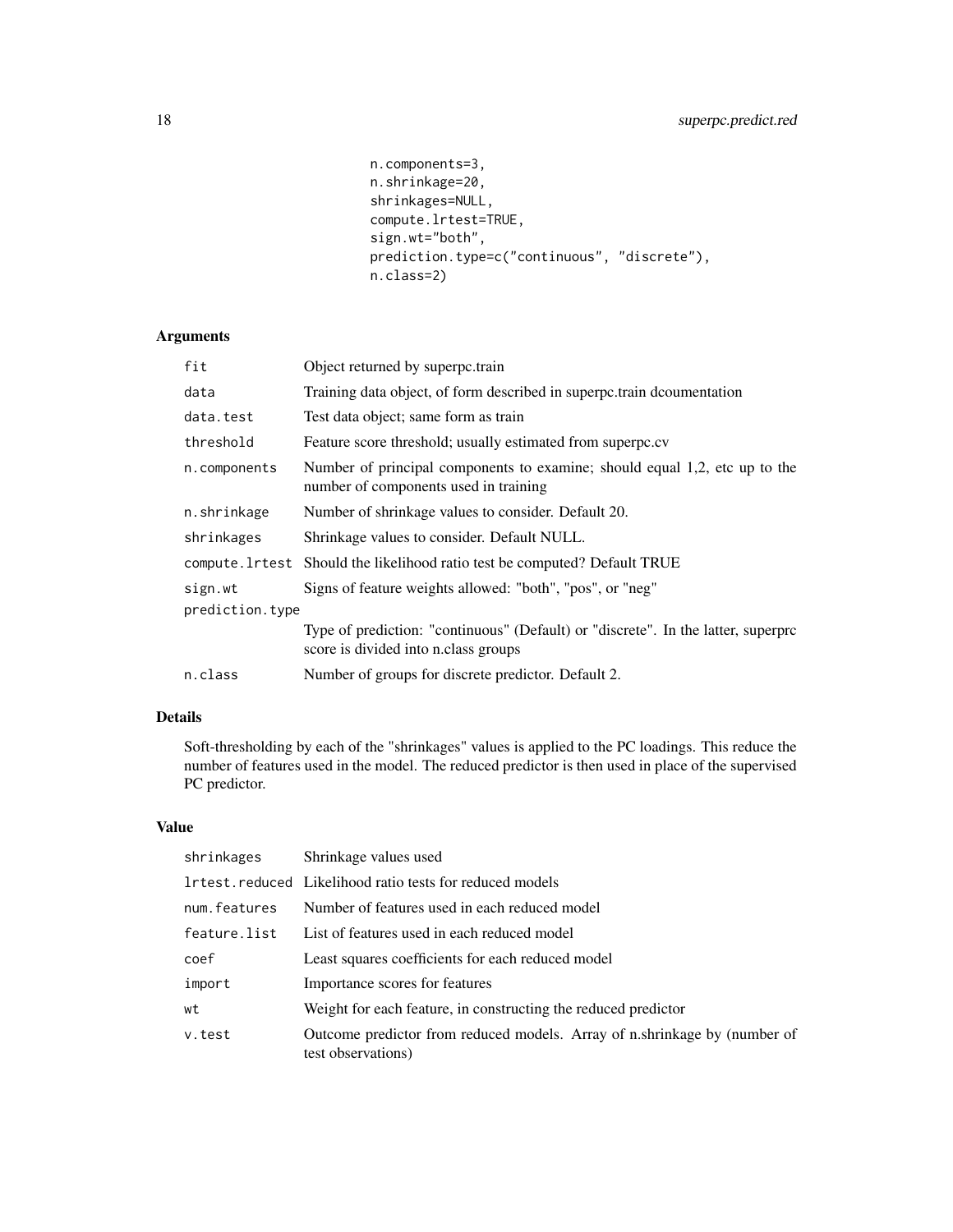| v.test.1df   | Outcome combined predictor from reduced models. Array of n.shrinkage by<br>(number of test observations) |  |
|--------------|----------------------------------------------------------------------------------------------------------|--|
| n.components | Number of principal components used                                                                      |  |
| type         | Type of outcome                                                                                          |  |
| call         | calling sequence                                                                                         |  |

# Author(s)

- "Eric Bair, Ph.D."
- "Jean-Eudes Dazard, Ph.D."
- "Rob Tibshirani, Ph.D."

Maintainer: "Jean-Eudes Dazard, Ph.D."

#### References

- E. Bair and R. Tibshirani (2004). "*Semi-supervised methods to predict patient survival from gene expression data*." PLoS Biol, 2(4):e108.
- E. Bair, T. Hastie, D. Paul, and R. Tibshirani (2006). "*Prediction by supervised principal components*." J. Am. Stat. Assoc., 101(473):119-137.

#### Examples

set.seed(332)

```
#generate some data
x <- matrix(rnorm(50*30), ncol=30)
y <- 10 + svd(x[1:50,])$v[,1] + .1*rnorm(30)
ytest <- 10 + svd(x[1:50,])$v[,1] + .1*rnorm(30)
censoring.status <- sample(c(rep(1,20), rep(0,10)))
censoring.status.test <- sample(c(rep(1,20), rep(0,10)))
featurenames <- paste("feature", as.character(1:50), sep="")
data \leq list(x=x,
             y=y,
             censoring.status=censoring.status,
             featurenames=featurenames)
data.test <- list(x=x,
                  y=ytest,
                  censoring.status=censoring.status.test,
                  featurenames=featurenames)
a <- superpc.train(data, type="survival")
fit.red <- superpc.predict.red(a,
                               data,
                               data.test,
                               threshold=.6)
superpc.plotred.lrtest(fit.red)
```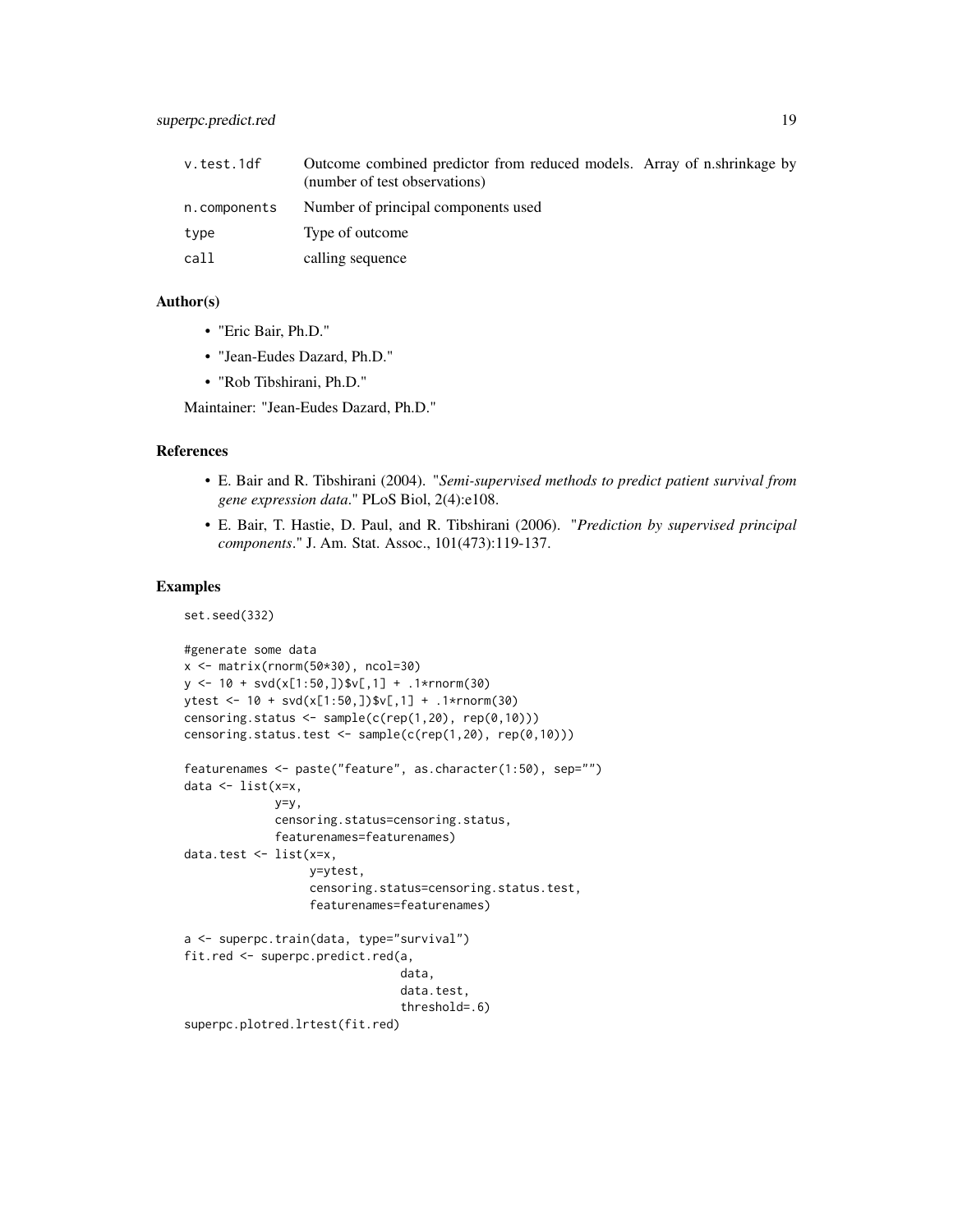<span id="page-19-0"></span>superpc.predict.red.cv

*Cross-validation of feature selection for supervised principal components*

# Description

Applies superpc.predict.red to cross-validation folds generates in superpc.cv. Uses the output to evaluate reduced models, and compare them to the full supervised principal components predictor.

# Usage

```
superpc.predict.red.cv(fitred,
                        fitcv,
                        data,
                        threshold,
                        sign.wt="both")
```
#### Arguments

| fitred    | Output of superpc.predict.red                              |
|-----------|------------------------------------------------------------|
| fitcy     | Output of superpc.cv                                       |
| data      | Training data object                                       |
| threshold | Feature score threshold; usually estimated from superpc.cv |
| sign.wt   | Signs of feature weights allowed: "both", "pos", or "neg"  |

#### Value

|              | Irtest.reduced Likelihood ratio tests for reduced models                                               |  |
|--------------|--------------------------------------------------------------------------------------------------------|--|
| components   | Number of supervised principal components used                                                         |  |
| v.preval.red | Outcome predictor from reduced models. Array of num.reduced.models by<br>(number of test observations) |  |
| type         | Type of outcome                                                                                        |  |
| call         | calling sequence                                                                                       |  |

# Author(s)

- "Eric Bair, Ph.D."
- "Jean-Eudes Dazard, Ph.D."
- "Rob Tibshirani, Ph.D."

Maintainer: "Jean-Eudes Dazard, Ph.D."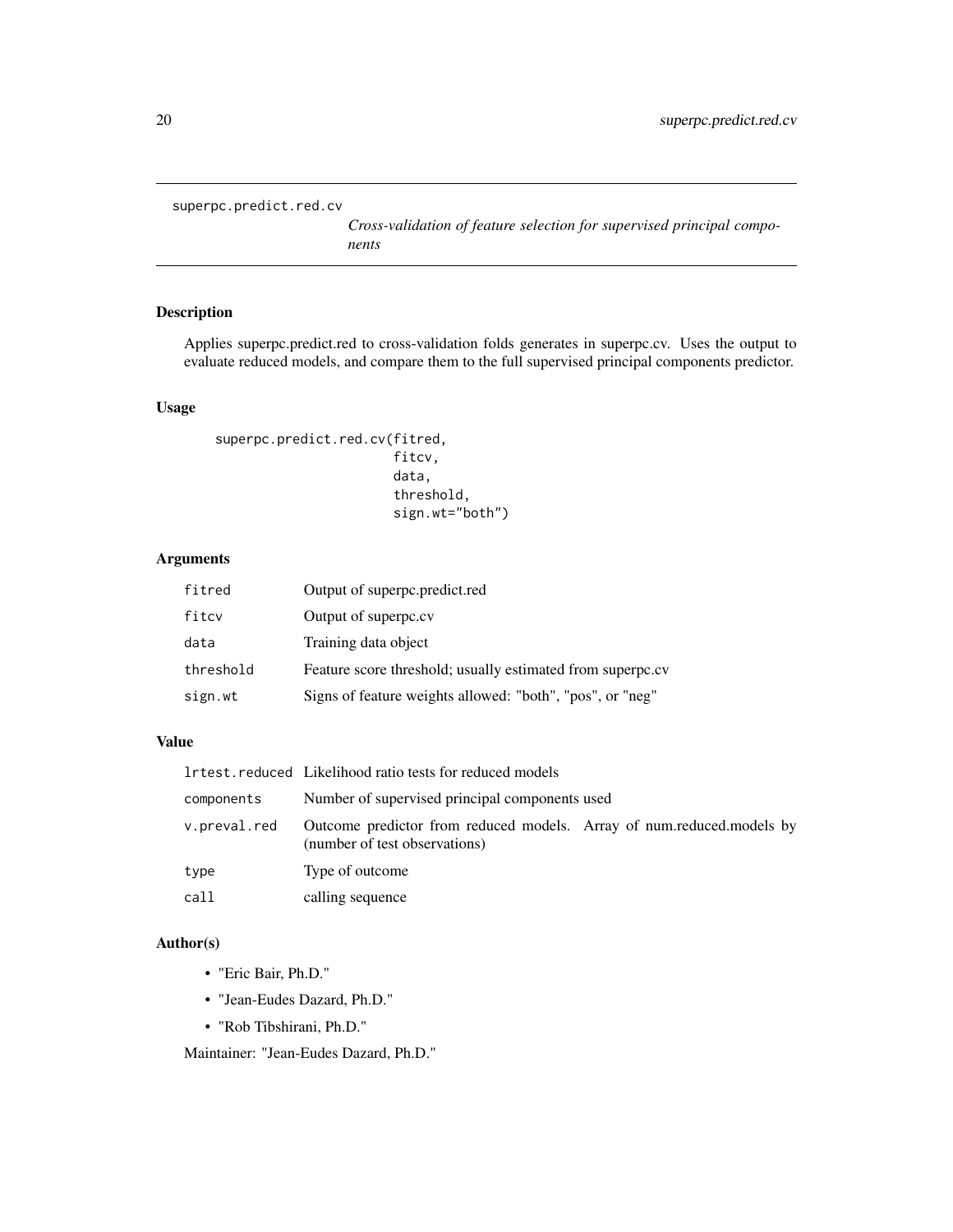#### <span id="page-20-0"></span>References

- E. Bair and R. Tibshirani (2004). "*Semi-supervised methods to predict patient survival from gene expression data*." PLoS Biol, 2(4):e108.
- E. Bair, T. Hastie, D. Paul, and R. Tibshirani (2006). "*Prediction by supervised principal components*." J. Am. Stat. Assoc., 101(473):119-137.

#### Examples

```
## Not run:
set.seed(332)
#generate some data
x <- matrix(rnorm(50*20), ncol=20)
y \le -10 + \text{svd}(x[1:10,])\V[, 1] + .1\*rnorm(20)ytest <- 10 + \text{svd}(x[1:10,])$v[,1] + .1*rnorm(20)
censoring.status \leq sample(c(rep(1,15), rep(0,5)))
censoring.status.test <- sample(c(rep(1,15), rep(0,5)))
featurenames <- paste("feature", as.character(1:50), sep="")
data \leq list(x=x,
             y=y,
             censoring.status=censoring.status,
             featurenames=featurenames)
data.test <- list(x=x,
                   y=ytest,
                   censoring.status=censoring.status.test,
                  featurenames=featurenames)
a <- superpc.train(data, type="survival")
aa <- superpc.cv(a, data)
fit.red <- superpc.predict.red(a,
                                data,
                                data.test,
                                threshold=.6)
fit.redcv <- superpc.predict.red.cv(fit.red,
                                      aa,
                                      data,
                                      threshold=.6)
```
## End(Not run)

superpc.predictionplot

*Plot outcome predictions from superpc*

#### Description

Plots outcome predictions from superpc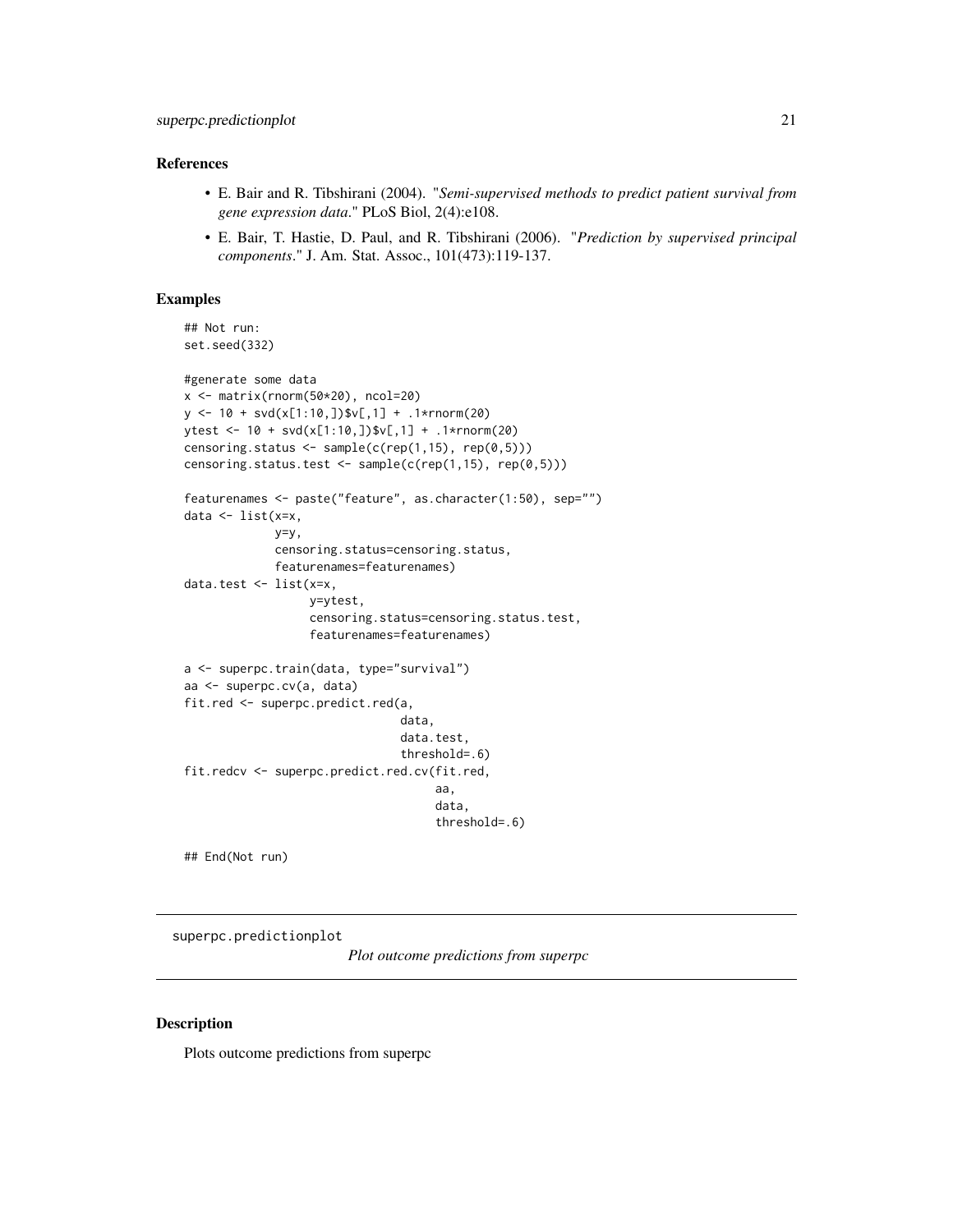# Usage

```
superpc.predictionplot(train.obj,
                        data,
                        data.test,
                        threshold,
                       n.components=3,
                        n.class=2,
                        shrinkage=NULL,
                        call.win.metafile=FALSE)
```
# Arguments

| train.obj         | Object returned by superpc.train                                                                |  |
|-------------------|-------------------------------------------------------------------------------------------------|--|
| data              | List of training data, of form described in superportrain documentation                         |  |
| data.test         | List of test data; same form as training data                                                   |  |
| threshold         | Threshold for scores: features with $abs(score) > threshold$ are retained.                      |  |
| n.components      | Number of principal components to compute. Should be 1,2 or 3.                                  |  |
| n.class           | Number of classes for survival stratification. Only applicable for survival data.<br>Default 2. |  |
| shrinkage         | Shrinkage to be applied to feature loadings. Default is NULL, meaning no<br>shrinkage           |  |
| call.win.metafile |                                                                                                 |  |
|                   | <b>II.</b> $1 - 1$ <b>I.</b> $P = 1$ , $P = 1$ , $P = 1$ , $P = 1$                              |  |

Used only by Excel interface call to function

# Author(s)

- "Eric Bair, Ph.D."
- "Jean-Eudes Dazard, Ph.D."
- "Rob Tibshirani, Ph.D."

Maintainer: "Jean-Eudes Dazard, Ph.D."

#### References

- E. Bair and R. Tibshirani (2004). "*Semi-supervised methods to predict patient survival from gene expression data*." PLoS Biol, 2(4):e108.
- E. Bair, T. Hastie, D. Paul, and R. Tibshirani (2006). "*Prediction by supervised principal components*." J. Am. Stat. Assoc., 101(473):119-137.

# Examples

```
set.seed(332)
```

```
#generate some data
x <- matrix(rnorm(50*30), ncol=30)
y \le -10 + \text{svd}(x[1:50,])$v[,1] + .1*rnorm(30)
ytest <- 10 + svd(x[1:50,])$v[,1] + .1*rnorm(30)
```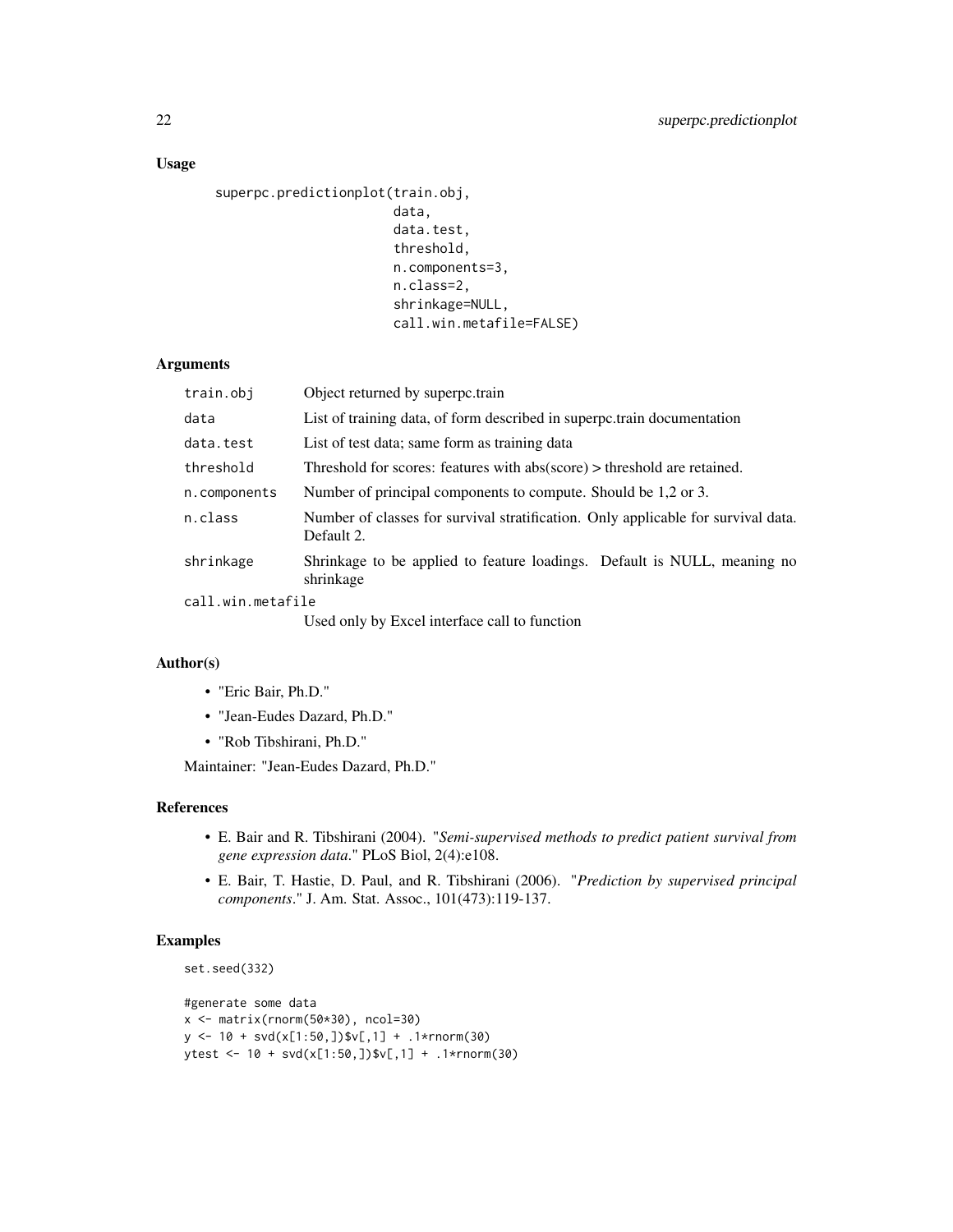```
censoring.status \leq sample(c(rep(1,20), rep(0,10)))
censoring.status.test <- sample(c(rep(1,20), rep(0,10)))
featurenames <- paste("feature", as.character(1:50), sep="")
data \leq list(x=x,
             y=y,
             censoring.status=censoring.status,
             featurenames=featurenames)
data.test <- list(x=x,
                  y=ytest,
                  censoring.status=censoring.status.test,
                  featurenames=featurenames)
a <- superpc.train(data, type="survival")
superpc.predictionplot(a,
                       data,
                       data.test,
                       threshold=1)
```
superpc.rainbowplot *Make rainbow plot of superpc and compeiting predictors*

#### Description

Makes a heatmap display of outcome predictions from superpc, along with expected survival time, and values of competing predictors.

### Usage

```
superpc.rainbowplot(data,
```

```
pred,
sample.labels,
competing.predictors,
call.win.metafile=FALSE)
```
#### Arguments

| data                 | List of (test) data, of form described in superportrain documentation |  |
|----------------------|-----------------------------------------------------------------------|--|
| pred                 | Superpc score from superpc.predict or superpc.predict.red             |  |
|                      | sample.labels Vector of sample labels of test data                    |  |
| competing.predictors |                                                                       |  |
|                      | List of competing predictors to be plotted                            |  |
| call.win.metafile    |                                                                       |  |
|                      | Used only by Excel interface call to function                         |  |

#### Details

Any censored survival times are estimated by  $E(T|T > C)$ , where \$C\$ is the observed censoring time and the Kaplan-Meier estimate from the training set is used to estimate the expectation.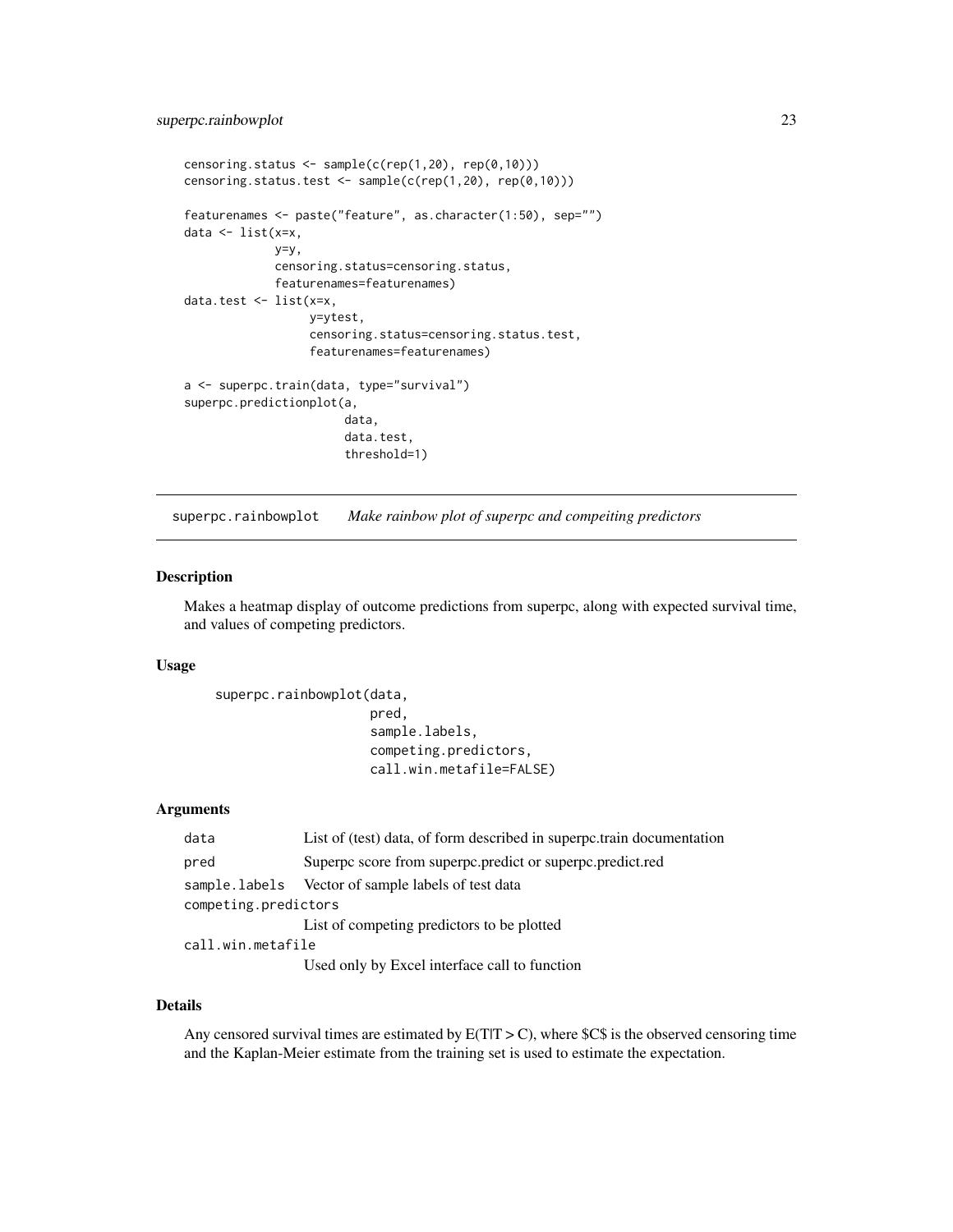#### Author(s)

- "Eric Bair, Ph.D."
- "Jean-Eudes Dazard, Ph.D."
- "Rob Tibshirani, Ph.D."

Maintainer: "Jean-Eudes Dazard, Ph.D."

#### References

- E. Bair and R. Tibshirani (2004). "*Semi-supervised methods to predict patient survival from gene expression data*." PLoS Biol, 2(4):e108.
- E. Bair, T. Hastie, D. Paul, and R. Tibshirani (2006). "*Prediction by supervised principal components*." J. Am. Stat. Assoc., 101(473):119-137.

#### Examples

```
set.seed(332)
```

```
#generate some data
x \le matrix(rnorm(50*30), ncol=30)
y \le -10 + \text{svd}(x[1:50,])$v[,1] + .1*rnorm(30)
ytest <- 10 + svd(x[1:50,])$v[,1] + .1*rnorm(30)
censoring.status \leq sample(c(rep(1,20), rep(0,10)))
censoring.status.test <- sample(c(rep(1,20), rep(0,10)))
featurenames <- paste("feature", as.character(1:50), sep="")
competing.predictors.test <- list(pred1=rnorm(30),
                                   pred2=as.factor(sample(c(1,2),
                                                   replace=TRUE,
                                                   size=30)))
data <- list(x=x,
             y=y,
             censoring.status=censoring.status,
             featurenames=featurenames)
data.test <- list(x=x,
                  y=ytest,
                  censoring.status=censoring.status.test,
                  featurenames=featurenames)
sample.labels <- paste("te", as.character(1:20), sep="")
a <- superpc.train(data, type="survival")
pred <- superpc.predict(a,
                        data,
                        data.test,
                        threshold=.25,
                        n.components=1)$v.pred
superpc.rainbowplot(data,
                    pred,
                    sample.labels,
                    competing.predictors=competing.predictors.test)
```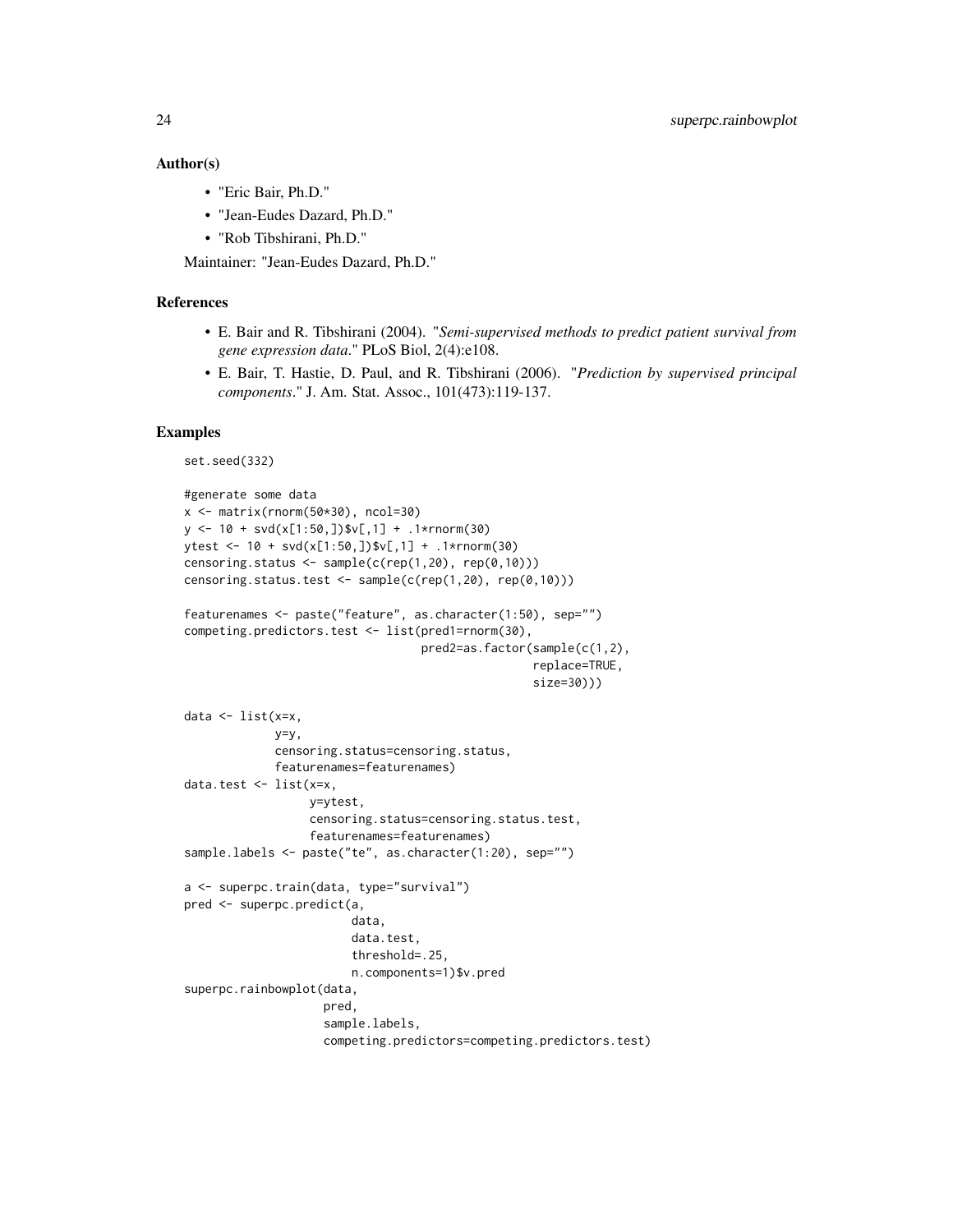<span id="page-24-0"></span>

# Description

Does prediction of a quantitative regression or survival outcome, by the supervised principal components method.

#### Usage

```
superpc.train(data,
              type=c("survival", "regression"),
              s0.perc=NULL)
```
# Arguments

| data    | Data object with components x- p by n matrix of features, one observation per<br>column; y- n-vector of outcome measurements; censoring.status- n-vector of<br>censoring censoring status $(1 = \text{died or event occurred}, 0 = \text{survived}, \text{or event was})$<br>censored), needed for a censored survival outcome |
|---------|--------------------------------------------------------------------------------------------------------------------------------------------------------------------------------------------------------------------------------------------------------------------------------------------------------------------------------|
| type    | Problem type: "survival" for censored survival outcome, or "regression" for sim-<br>ple quantitative outcome                                                                                                                                                                                                                   |
| s0.perc | Factor for denominator of score statistic, between 0 and 1: the percentile of<br>standard deviation values added to the denominator. Default is 0.5 (the median)                                                                                                                                                               |

# Details

Compute wald scores for each feature (gene), for later use in superpc.predict and superpc.cv

#### Value

| feature.scores |                                           |
|----------------|-------------------------------------------|
|                | Score for each feature (gene)             |
| type           | problem type                              |
| s0.perc        | Factor for denominator of score statistic |
| call           | calling sequence                          |

# Author(s)

- "Eric Bair, Ph.D."
- "Jean-Eudes Dazard, Ph.D."
- "Rob Tibshirani, Ph.D."

Maintainer: "Jean-Eudes Dazard, Ph.D."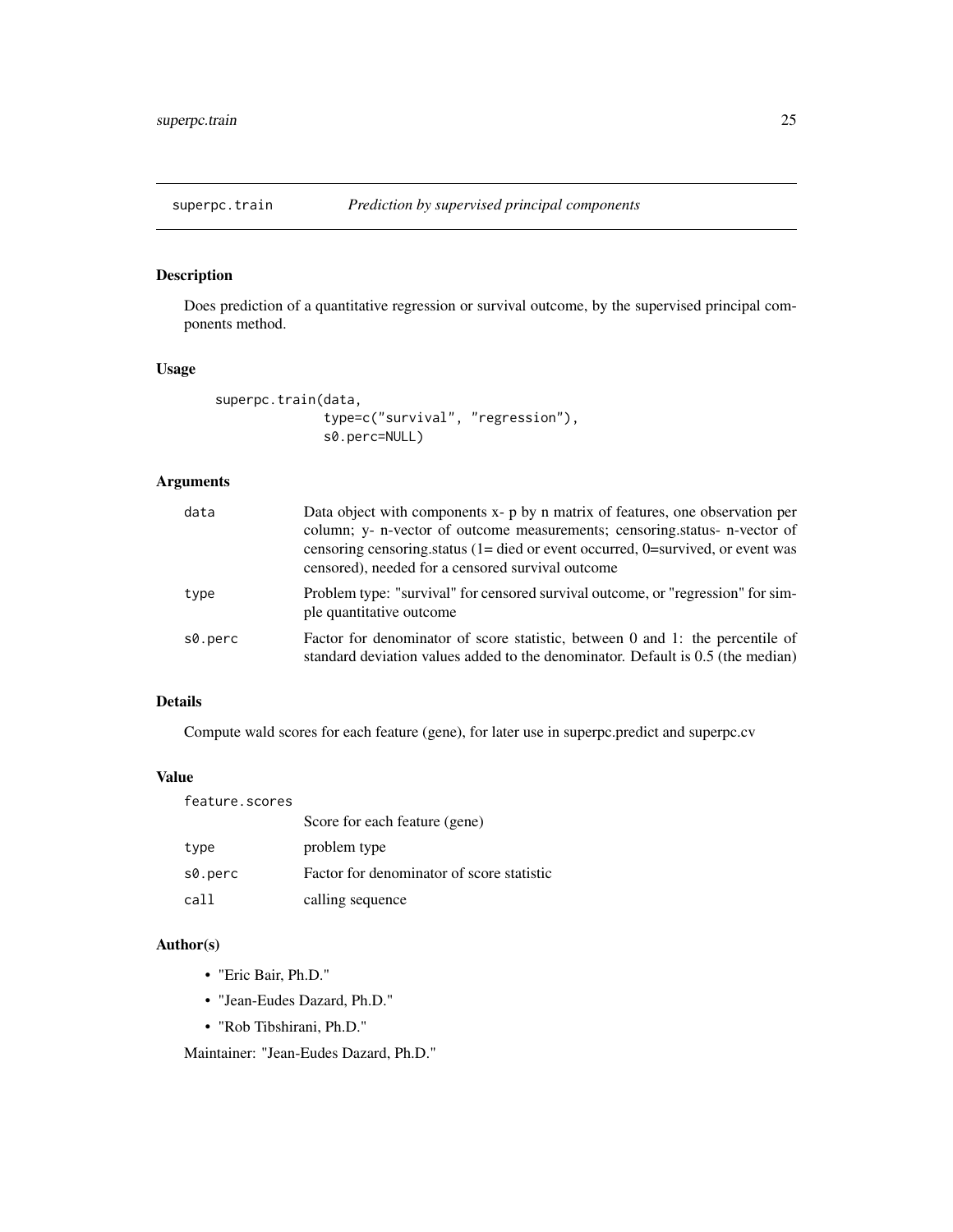# References

- E. Bair and R. Tibshirani (2004). "*Semi-supervised methods to predict patient survival from gene expression data*." PLoS Biol, 2(4):e108.
- E. Bair, T. Hastie, D. Paul, and R. Tibshirani (2006). "*Prediction by supervised principal components*." J. Am. Stat. Assoc., 101(473):119-137.

#### Examples

```
set.seed(332)
```

```
#generate some data
x <- matrix(rnorm(50*30), ncol=30)
y <- 10 + svd(x[1:50,])$v[,1] + .1*rnorm(30)
censoring.status <- sample(c(rep(1,20), rep(0,10)))
featurenames <- paste("feature", as.character(1:50), sep="")
data <- list(x=x,
            y=y,
            censoring.status=censoring.status,
             featurenames=featurenames)
a <- superpc.train(data, type="survival")
```